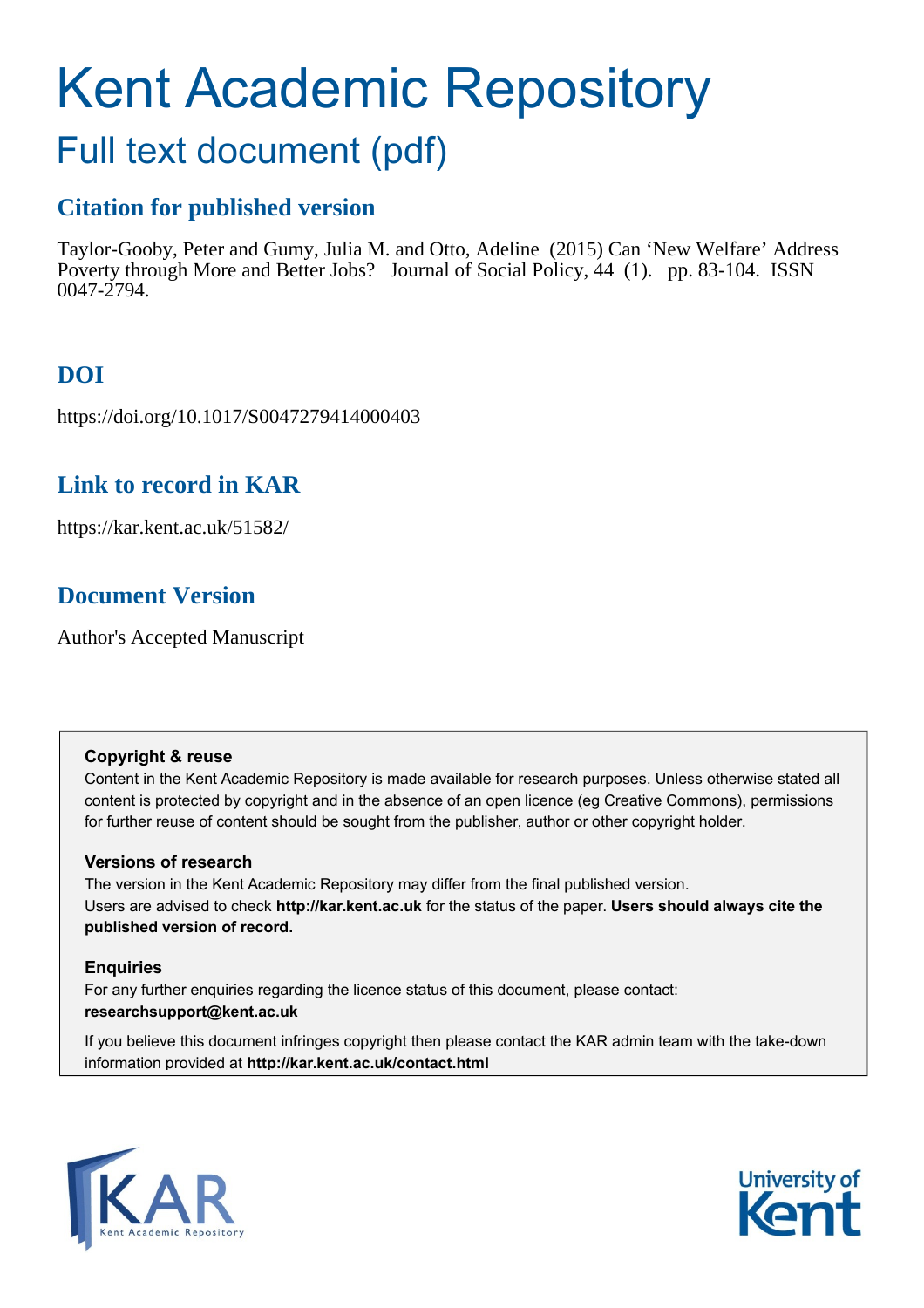#### **Can 'New Welfare' address poverty through more and better jobs?**

Peter Taylor-Gooby\*, Julia M. Gumy and Adeline Otto

#### University of Kent

#### 7945 words

We are grateful to Professor Armingeon and colleagues for the Comparative Political Dataset, to David Cingranelli, and colleagues for the Comparative Human Rights Dataset, to the EU for financing the research through the Inspires project (FP7/320221) and to Trude Sundberg for comments.

#### **Abstract**

New welfare has been prominent in recent European social policy debates. It involves mobilising more people into paid work, improving human capital and ensuring fairer access to opportunities. This programme is attractive to business (more workers, better human capital and reduced social conflict to enhance productivity and profitability) and to citizens (more widely accessible job-opportunities with better rewards): a relatively low-cost approach to the difficulties governments face in maintaining support and meeting social goals as inequalities widen.

The general move towards 'new welfare' gathered momentum during the past two decades, given extra impetus by the 2007-9 recession and subsequent stagnation. While employment rates rose during the prosperous years before the crisis, there was no commensurate reduction in poverty. Over the same period the share of economic growth returned to labour fell, labour markets were increasingly de-regulated and inequality increased. This raises the question of whether new welfare's economic (higher employment, improved human capital) and social (better job quality and incomes) goals may come into conflict.

This paper examines data for 17 European countries over the period 2001 to 2007. It shows that new welfare is much more successful at achieving higher employment than at reducing poverty, even during prosperity, and that the approach pays insufficient attention to structural factors, such as the falling wage share, and to institutional issues, such as labour market deregulation.

#### **Keywords**

New welfare; poverty; employment; Europe; labour market; deregulation; social investment

\* Corresponding author: [p.f.taylor-gooby@kent.ac.uk](mailto:p.f.taylor-gooby@kent.ac.uk)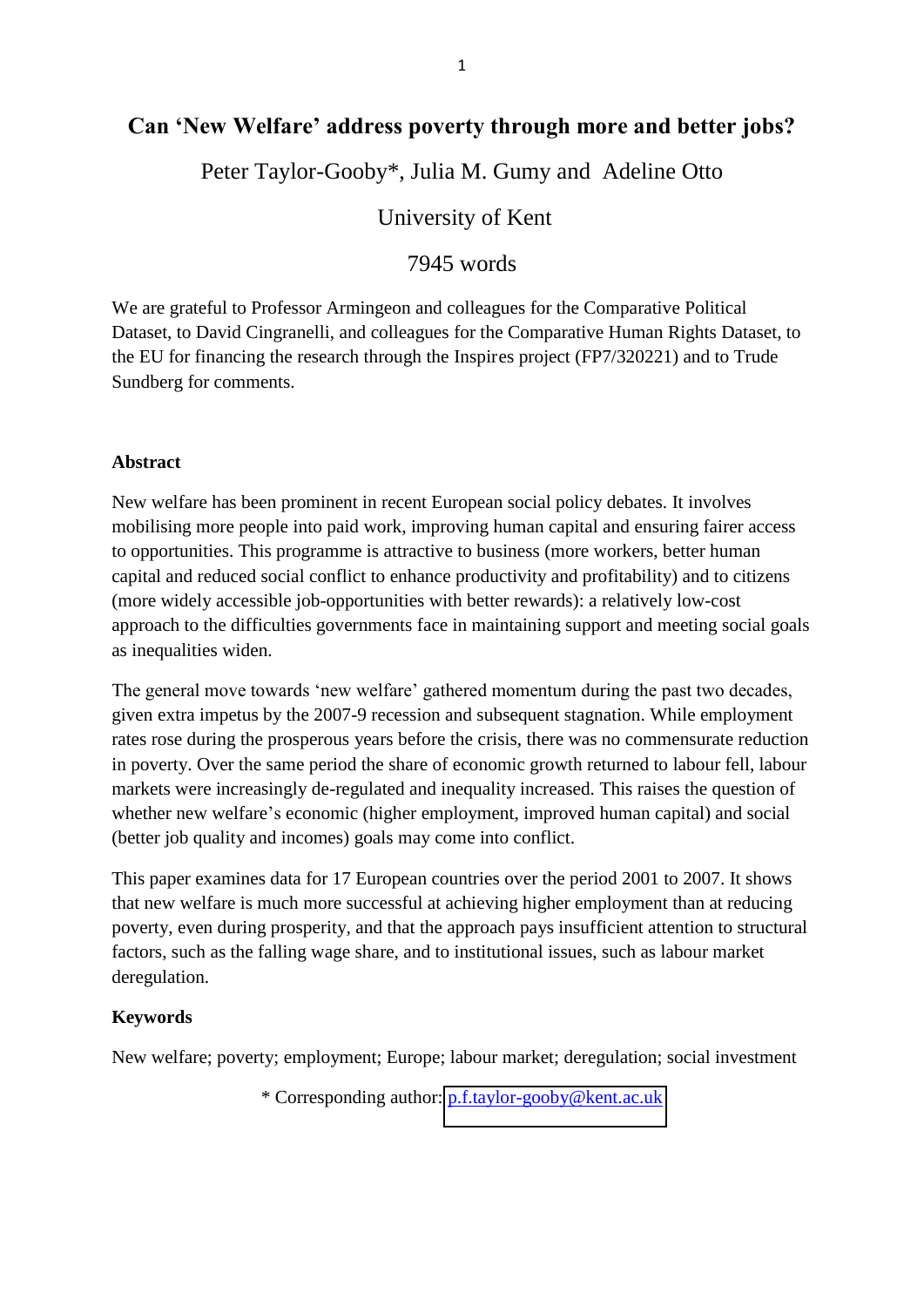#### **The structural context of the shift towards new welfare**

A substantial literature in recent years points to the development of new directions in state welfare, variously termed, the 'new welfare state' (Bonoli and Natali 2012; Esping-Andersen 2002), 'social investment' (Morel, Palier and Palme 2012), 'active social welfare' (Daguerre, 2007), the 'Third Way' (Giddens 2001), 'new risk' welfare (Armingeon and Bonoli 2006; Taylor-Gooby 2004) and 'pre-distribution' (Hacker 2011). While there are differences in scope and emphasis in the programmes described (or promoted) by commentators there is sufficient commonality in general direction across states and across regime types to justify grouping them together under the general heading of the 'new welfare state'. This is defined by Bonoli and Natali as 'an institution that puts the emphasis less on income replacement and more on the promotion of labour market participation through activation and investment in human capital' (Bonoli and Natali 2009, 8).

Welfare states have always pursued diverse objectives: at the political level, balancing the potential conflicts inherent in democratic capitalist societies (Offe 1984; O'Connor 1984), at the economic level, helping to ensure national growth and competitiveness and maintain stability (Pierson 2001; 2004), and, at the social level, managing social needs and problems. Policies to achieve these objectives must address a number of tensions: at the political level between the interests of capital and labour or business and workers (Gough 1976), at the economic level between equality and efficiency (Okun 1975) or growth, employment and equality (Iversen and Wren in Pierson 2001), and at the social level between the mass of the population and more marginal groups (immigrants, the disreputable poor, long-term unemployed people (Van Oorschot 2006; Korpi and Palme 2003) – and, perhaps, between young and old).

During much of the post-war period, welfare states addressed these issues through a variety of interventions within a broadly Keynesian economic policy framework. The main policy directions were, at the political level, expanding popular social programmes as growth allowed; at the economic level, supporting private sector investment, managing employment, education and training and implementing counter-cyclical interventions; at the social level, running horizontally-redistributive mass health care, pension and benefit programmes and vertically-redistributive welfare programmes to address poverty (Flora 1986).

The context of the post-war settlement has shifted in response to changes at three levels: the transition to more globalised and post-industrial societies and financialised economies; a concomitant decline in the proportion of GDP returned to labour, together with disappointing poverty outcomes and growing inequality; and political shifts that promote the adoption of new welfare as a policy framework.

#### **Globalisation and post-industrialism**

As discussed extensively elsewhere (for a magisterial review see Pierson 2001), the various changes in the transition to a more globalised, financialised and post-industrial society have fragmented the political forces sustaining the previous welfare settlement, constrained the abilities of government to pursue directly interventionist economic management (Scharpf and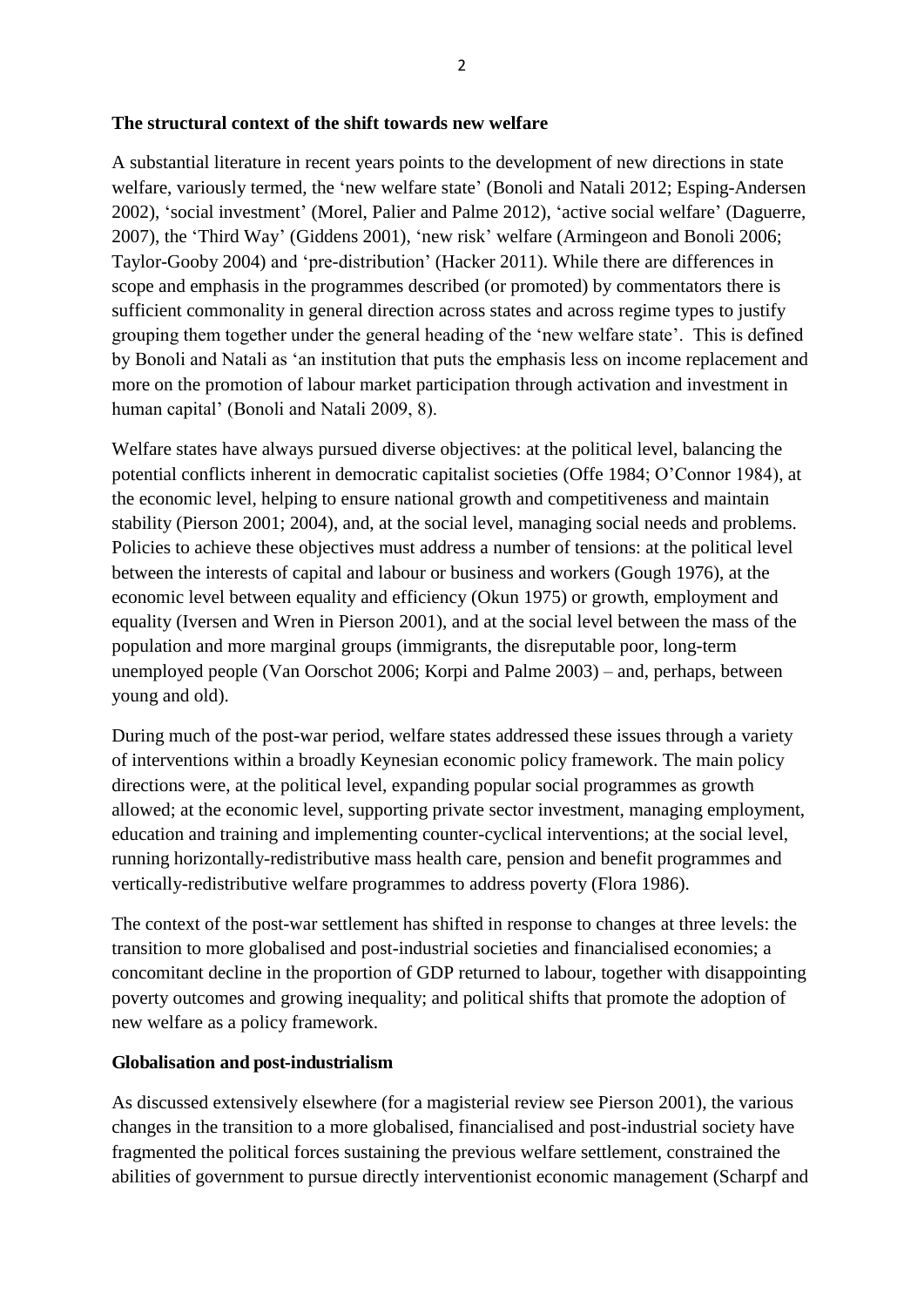Schmidt 2000; Jessop 2002) and resulted in substantial deregulation of labour markets (Standing 2009). So far as the individual citizens of welfare states are concerned, they have created a range of new social needs and risks in relation to changes in family (Lewis 2010) and working (Emmenegger 2012) life. These needs are variously discussed (Esping-Andersen 1999; Esping-Andersen et al. 2002; Armingeon and Bonoli 2006), but most accounts of new social risks include three broad areas:

- Gender-related needs for child and elder care, family-friendly work-practices and clear sex discrimination policies as more women and mothers move into full-time paid work;
- Employment-related needs for training, better access to jobs (especially for lowerskilled people) and greater security in work as labour markets become more flexible ((Emmenegger 2012; Hemerijck 2013);
- Poverty-related needs, as the trend to greater inequality in market incomes (Atkinson 2007) generates concern about junk jobs (Esping-Andersen 2004) and pay levels inadequate to support decent family life (Standing 2011).

However, these risks need to be set in the context of the broader politico-economic and social changes identified above. It is now more difficult for government to tackle them through traditional post-Keynesian interventions. In any case, the social institutions that mediate the relationship between capital and labour (trade unions and the labour movement) have grown weaker as the result of labour market deregulation and the shift towards labour relations characterised by the service rather than the manufacturing sector.

#### **Inequalities, poverty and the declining return to labour**

Table 1 gives Eurostat data on at risk of poverty rates for the five largest EU members and for Sweden. Poverty is measured as bottom-end inequality in terms of incomes before social transfers apart from pensions, in order to focus on the market income effects that new welfare seeks to address. Poverty rose in all countries during the period (except the rather less postindustrial and financialised Poland on the pre-transfer measure). This increase largely took place in the economically benign climate of the early 2000s, when all the countries mentioned enjoyed consistent growth, but typically continued after the 2007 crisis. Welfare state transfers sharply reduced the impact of inadequate market incomes but failed to compensate adequately for the increase even during the good times. Atkinson's longer time series from 1980 to 2005 shows how this follows a pattern of growing inequality in market incomes across most western economies (particularly marked in Anglo-Saxon countries but also including corporatist economies such as Germany where 90<sup>th</sup> percentile incomes rose twice as fast as those at the  $10<sup>th</sup>$  percentile and social-democratic Sweden, where the relative increase was about one-and-a-third times: Atkinson 2007). These trends and the limited success of EU policies in mitigating them are discussed elsewhere (see Cantillon 2011).

Disappointing (relative) poverty and inequality trends might not matter so much, since real growth up to 2007 increased available resources. However, there is an established longerterm trend for a greater proportion of GDP to flow to capital and less to labour. The political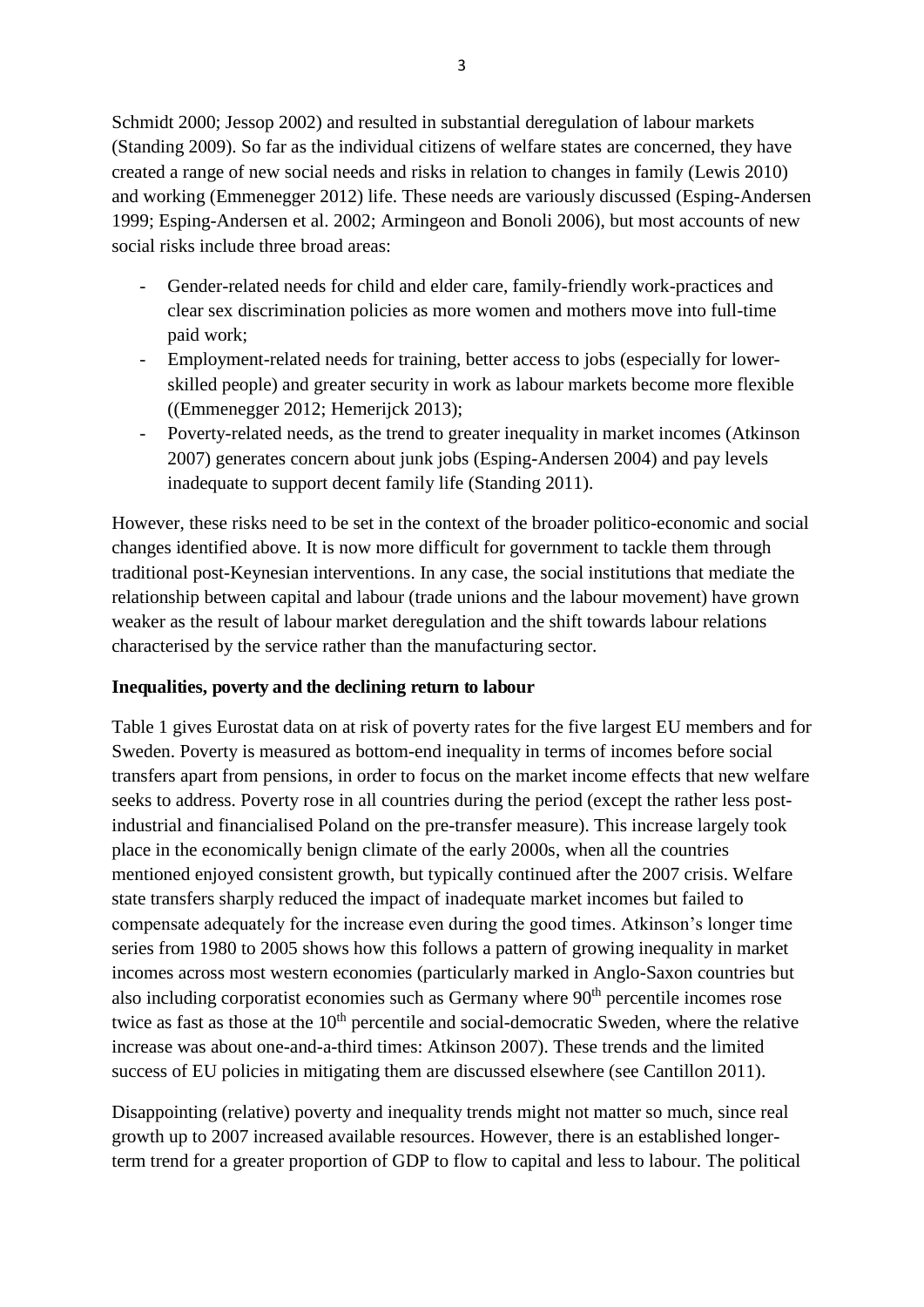economy approach interprets this as evidence of a shift in the balance of forces between capital and labour in a post-industrial and more globalised and competitive world (Rodrik 1997). Neo-classical models, based on analysis of international competition (Stolper and Samuelson 1941), place more stress on the mobility and relative abundance of capital and labour in more and less developed countries.

Bailey and colleagues (Bailey, Coward and Whittaker 2011) use OECD data to calculate the proportion of Gross Value Added in the economy returned to labour in the form of wages and employment benefits in a range of countries. They show that the return to labour has fallen, most strikingly in the Anglo-Saxon economies and less dramatically in corporatist economies, with a mixed pattern in social democratic countries (Table 2; see also ILO 2013, 19). The analysis also examines distributional issues and follows the predictions of globalisation and post-industrial theories in showing that the declining wage-share is particularly marked among lower-income groups. Labour market deregulation reinforces these trends.

#### **The politics of new welfare**

Welfare states face simultaneous pressures for retrenchment to enhance competitiveness and for expansion to meet social risks and the needs of an aging population (Palier 2010). Much discussion of the politics of new welfare focuses on the tactics used by governments to manage these pressures rather than the structural context of falling wage share, growing inequality and deregulation in which they emerge. Pierson's influential discussion of political responses to new risk pressures at the end of the twentieth century stressed cost-containment, re-commodification and recalibration (Pierson 2001, 422). He identified three main methods used by governments to limit the damage to electoral support from retrenchment: compensation, obfuscation through complex changes to entitlement rules and division of the constituencies which support particular areas, for example pension reforms which defer cuts so they affect younger but not older age-groups.

Bonoli and Natali (2012) point out that Pierson's emphasis on blame avoidance needs to be complemented by attention to the opportunities for 'affordable credit-claiming' which new welfare allows. New welfare states identify areas in which programmes can be expanded at relatively modest cost (day and elder care, training and work programmes; regulation improving family-friendly working; non-discrimination and human rights legislation) for which credit can be claimed from new risk groups. These new areas allow opportunities to gain support, particularly from younger voters most affected by new risks, and offer a basis for consensus-forming, political compromise and political exchange.

New welfare policies typically allow some retrenchment of established old social risk programmes but expand new risk provision, for example the combination of support programmes which help disabled people into paid work and better, more targeted benefits for those who remain unable to work. Similarly, more accessible child care may be coupled with benefit cuts for single parents. Such compromises are more viable where left and centre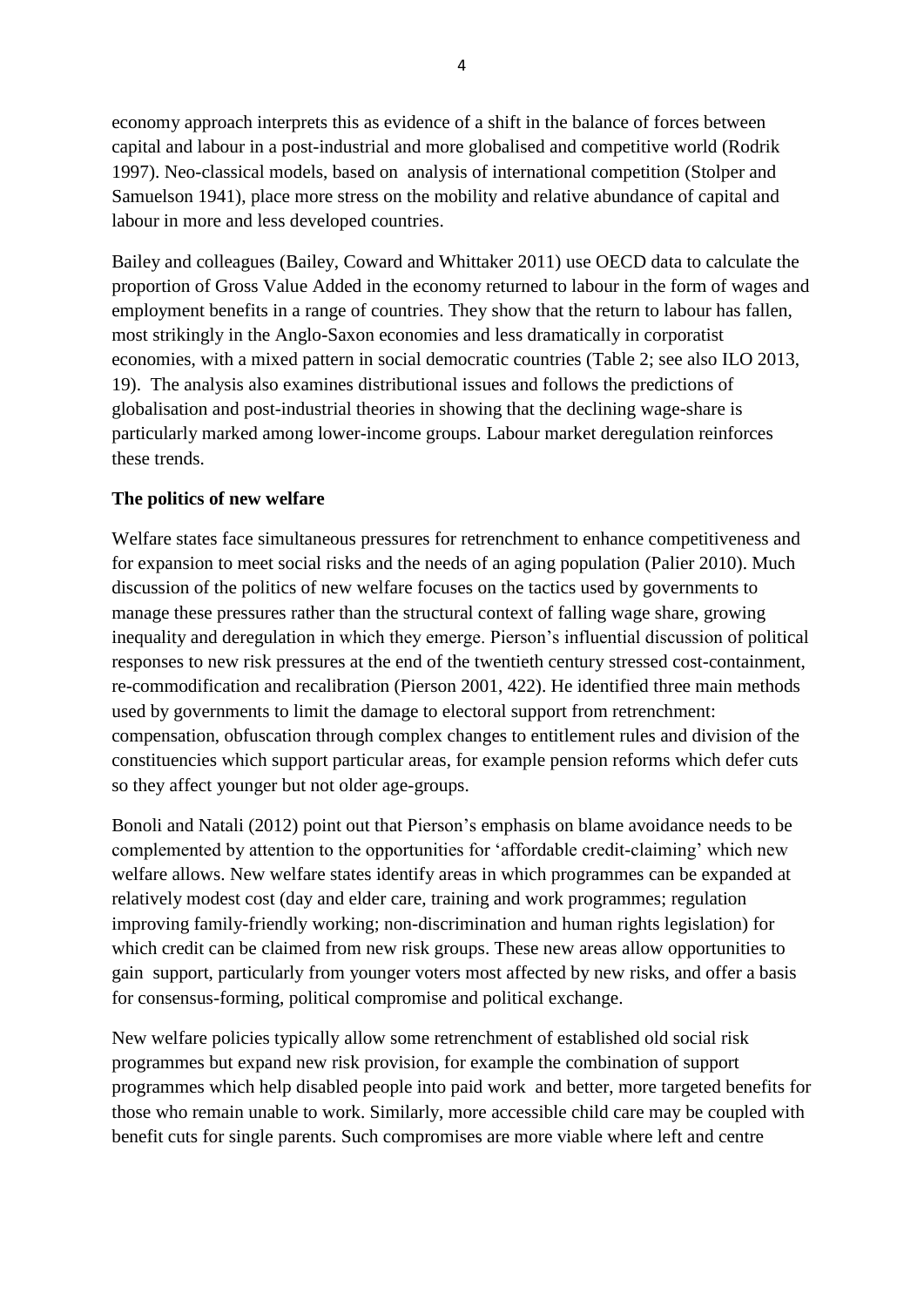parties and unions defending the welfare state include both younger groups with daycare and work-related needs and workers in traditional industries (Bonoli and Natali 2012, ch. 13).

Since 2007 recessions followed by stagnation across most of Europe have imposed further demands on competitiveness, legitimacy and public spending (Farnsworth and Irving 2011; Hemmerijk in Bonoli and Natali 2012). In general, centre-left supporters of state welfare have lost political power as the crisis continues, intensifying the search for attractive new welfare programmes (Barnes and Hicks 2013).

The new welfare state emphasizes social investment, activation and fairer access to opportunities. The intention is that social policies should prioritise helping people get decent market incomes, since raising taxes to finance benefits may damage national competitiveness and perhaps electoral popularity. Hacker's argument that public policy should put more emphasis on 'pre-distribution' (policies to ensure adequate working class pay in the first place) and less on 're-distribution' has substantial resonance (Hacker 2011). However, most advocates do not argue that new welfare should displace more established tax-and-spend approaches (Vandenbroucke and Vleminckx 2011, 458; Esping-Andersen et al. 2002) but should complement them. Spending on cash benefits for these groups has not fallen in recent years (taking into account the economic cycle) but replacement rates have, as market incomes grow more unequal. This is of particular concern at a time of economic and social uncertainty, when social risks related to life-course or labour market transitions are less predictable and insurable than previously.

The practical assessment of new welfare programmes is complicated by the variety of policies pursued within different contexts, and by problems in assembling good quality comparative evidence. There is considerable dispute about the effectiveness of existing policies in EU countries in mitigating disappointing poverty trends, and their potential to do so as economies recover (Cantillon 2011; Cantillon and Van Lancker 2013; Vaalavuo 2013; Pintelon et al. 2013; Van Kersbergen and Hemerijck 2012; Vandenbroucke et al. 2011; Bonoli and Natali 2012, 302).

The track record of the European Employment Strategy and the Lisbon 2000 Open Method of Co-ordination programme in relation to poverty is not impressive (Kok 2004). Policies intended to expand the workforce appear to have been more successful, especially in relation to women. Female employment rates in European countries rose by between a quarter and a third between the 1960s and 2007 (Bonoli 2012: 115). Further improvement to 75 per cent of 20 to 64 year-olds is the first stated target of the current Europe 2020 programme (EC 2013). There is considerable evidence that education interventions, particularly those at an early age, improve outcomes (Esping-Anderson 2004), and indications that training programmes generate higher employment rates, especially in high-quality jobs in knowledge-based industries (Huber et al. in Morel et al. 2012). The more egalitarian Nordic welfare states spend relatively more on services. This fact is often used to reinforce the argument that government should expand services such as child and social care, education and active labour market (ALMP) programmes, rather than compensating low incomes through benefits. The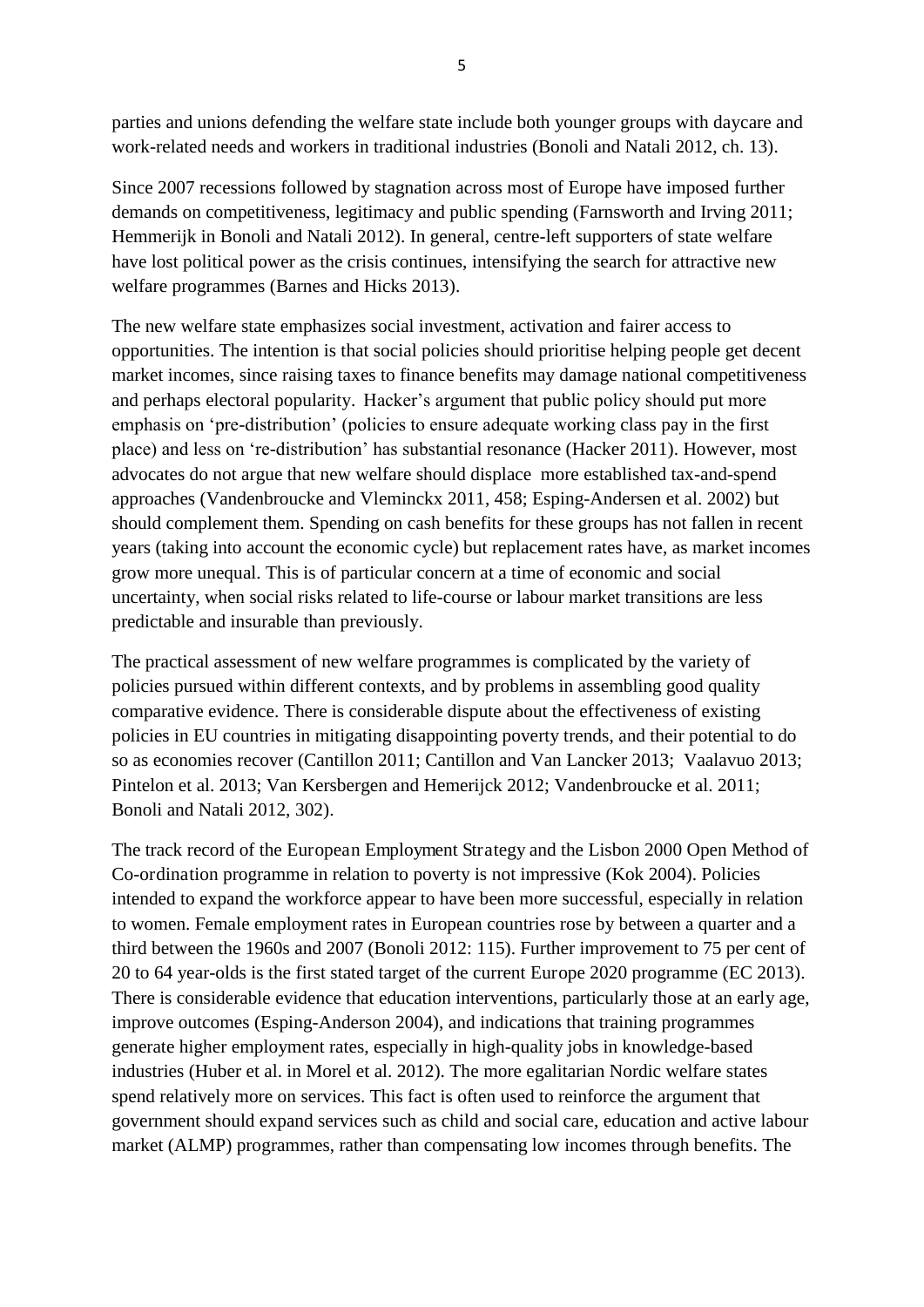corresponding point that these countries score well in quality of employment protection is less often noted.

Social investment is variously interpreted (Jenson 2012: 41; Pintelon et al. 2013: 52), all approaches sharing a distinctive emphasis on the 'productive functions of social policy' (Nygård and Krüger 2012; Morel et al 2011; Vandenbroucke, Hemerijck and Palier 2011; De Deken 2012). Early and continuing investment in human capital is seen as crucial to enable people to grasp opportunities in a knowledge society and adapt to changes in demand for different skills (Nolan 2013; Jenson 2009).

Some commentators argue that middle-class groups are typically better able to exploit opportunities and use common services through superior access to resources and social skills (Goodin and Le Grand 1987; Titmuss 1976). Expansion of services such as child care may attract middle-class electoral support but fail to reduce inequalities unless targeted. A strict investment logic will prioritise growth over the current consumption provided through many welfare state services (Nolan 2013: 463). For example, human capital investment may not direct resources to the most needy because a better return is available from those at a somewhat higher level of achievement (BIS 2012). One response by proponents of social investment is to expand the concept to include a range of services beyond those on which immediate returns can be expected to generate broader social gains over an extended period. In addition to child care and training an extended social investment programme may include better housing and social provision to improve public health, more general educational spending to create a 'learning society' and policies to reduce inequalities and advance social cohesion (Jenson 2012: 41).

Work-centred new welfare has been increasingly prominent in policy debate to address problems of economic competitiveness and working-age poverty. The OECD's Jobs Strategies from 1985 to 2007 argued for stronger incentives, a lower tax wedge and deregulation to improve labour market flexibility. (2011, 40-41). These themes are reinforced in the EU's initial 2000 Lisbon Strategy with its commitment that Europe should 'become the most competitive and dynamic knowledge-based economy in the world capable of sustainable economic growth with more and better jobs and greater social cohesion'. More recently the Europe 2020 Strategy with its goals of 'smart, sustainable and inclusive growth', in which 'better educational levels help employability and progress in increasing the employment rate helps to reduce poverty', builds on this approach (EC 2010). Early investment in skills in addition to effective and efficient spending on social protection are central to the strategy (EC 2013 and 2014).

#### **More and better jobs**

At the level of individual needs, new welfare programmes link together two main areas to do with quantity and quality of work. The first includes various programmes intended to address gender and employment-related needs by increasing the proportion of the population in paid work. This may be pursued through the provision of child care and elder care, to enable those with family responsibilities to direct more time and energy to work, coupled with greater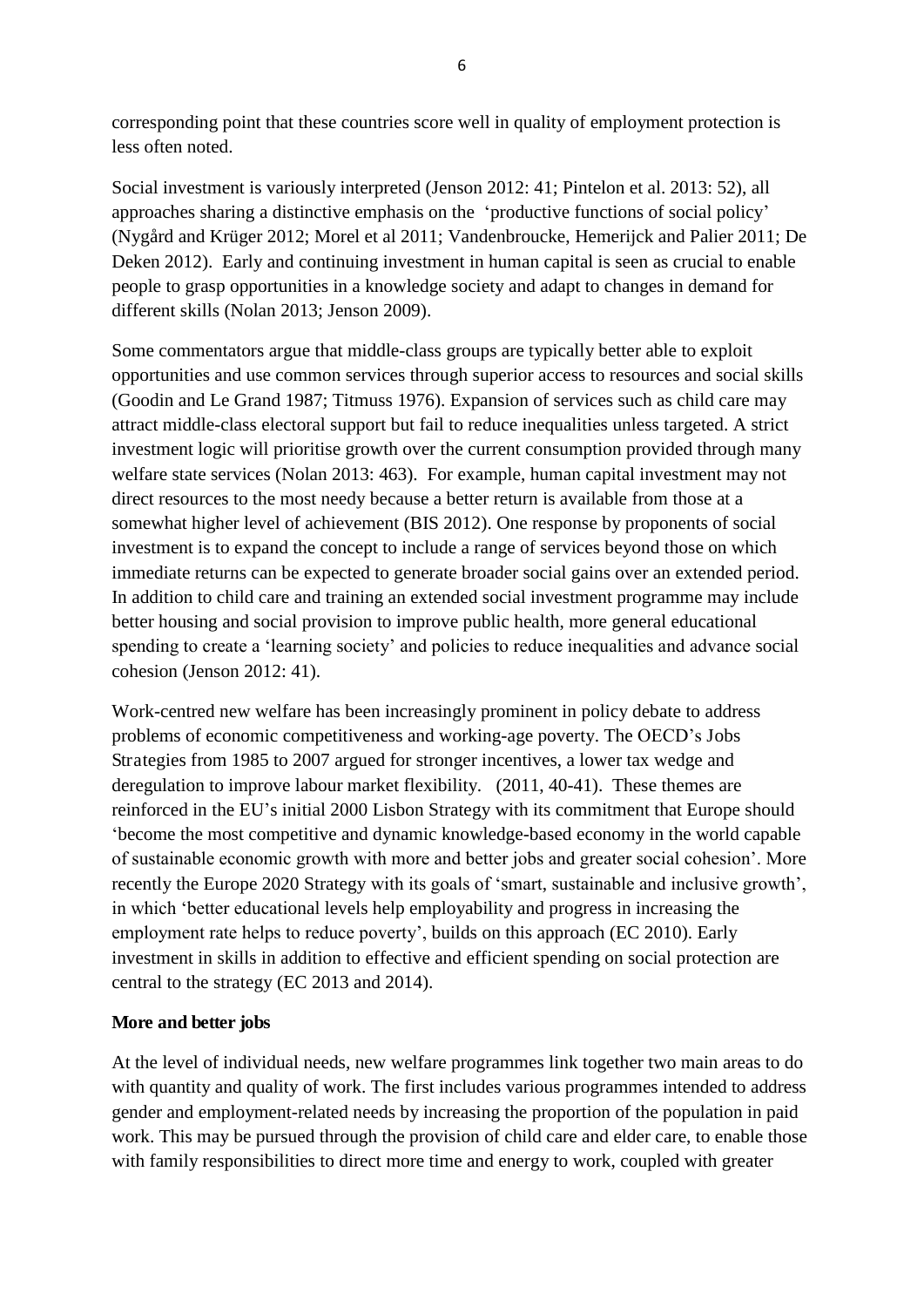parents' rights and more family-friendly working practices. Family-related spending generally has continued to increase across Europe in the 2000s and accounts for an average of about 2.5 per cent of GDP (Figure 1). In addition, governments have developed a wide range of ALMP programmes, including job creation, supported employment for marginal groups, work incentives, job sharing, early retirement and training. These occupy fewer resources than gender-related mobilisation programmes, have generally expanded, and been most vigorously pursued in Nordic and Continental corporatist countries (Figure 2).

The second area covers policies intended to improve the quality of (and reward from) work. These include better education and training, intended to both raise productivity and to help people command more secure and higher quality more knowledge-intensive employment. In relation to labour market regulation, there has been a shift away from collective rights in areas like strike action or regulation of dismissal and working hours towards more individual rights concerned with opportunities and discrimination on grounds of gender, ethnicity, faith, sexuality and age. Contractual rights grew somewhat weaker in Europe since 1990, but with the weakest performers converging upwards towards the highest-scoring Nordic, corporatist and Mediterranean countries (uncounted informal employment may distort statistics for the last group: Figure 3).

Different aspects of new welfare have been emphasized in different countries. Obinger and colleagues sum up these directions in policy and relate them to regime type (Obinger et al. in Emmenegger 2011). They distinguish:

- Liberal approaches which combine low social and employment protection but pursue 'make work pay' workfare programmes to increase employment. Here 'new welfare' stresses opportunities and incentives as in the UK Universal Credit reforms and Work Programme;
- Dualisation, most common in continental and southern Europe, which provides good protection for labour market insiders, but not for outsiders, who are subject to a more liberal regime, for example the development of part-time 'mini-jobs' from 2003 in Germany with limited protection;
- The Nordic tradition of encompassing security, with high protection levels for all and high-quality training and support into work, demonstrated in the high spending on activation; and
- Flexi-curity systems in modernised welfare states, which link high levels of social protection with low employment protection and pursue investment in human capital, for example part-time working in the Netherlands .

All except the liberal approach include active support into paid work and training, but job quality is only a feature of dualised regimes (and then only for insiders) and encompassing welfare. Otherwise the approach to social cohesion is through acceptance of market outcomes (liberalisation) or compensation for their deficiencies (flexi-curity). This reinforces the evidence that the emphasis in new welfare has been on the mobilisation of workers rather than the quality of jobs. It also indicates that new welfare and social investment policies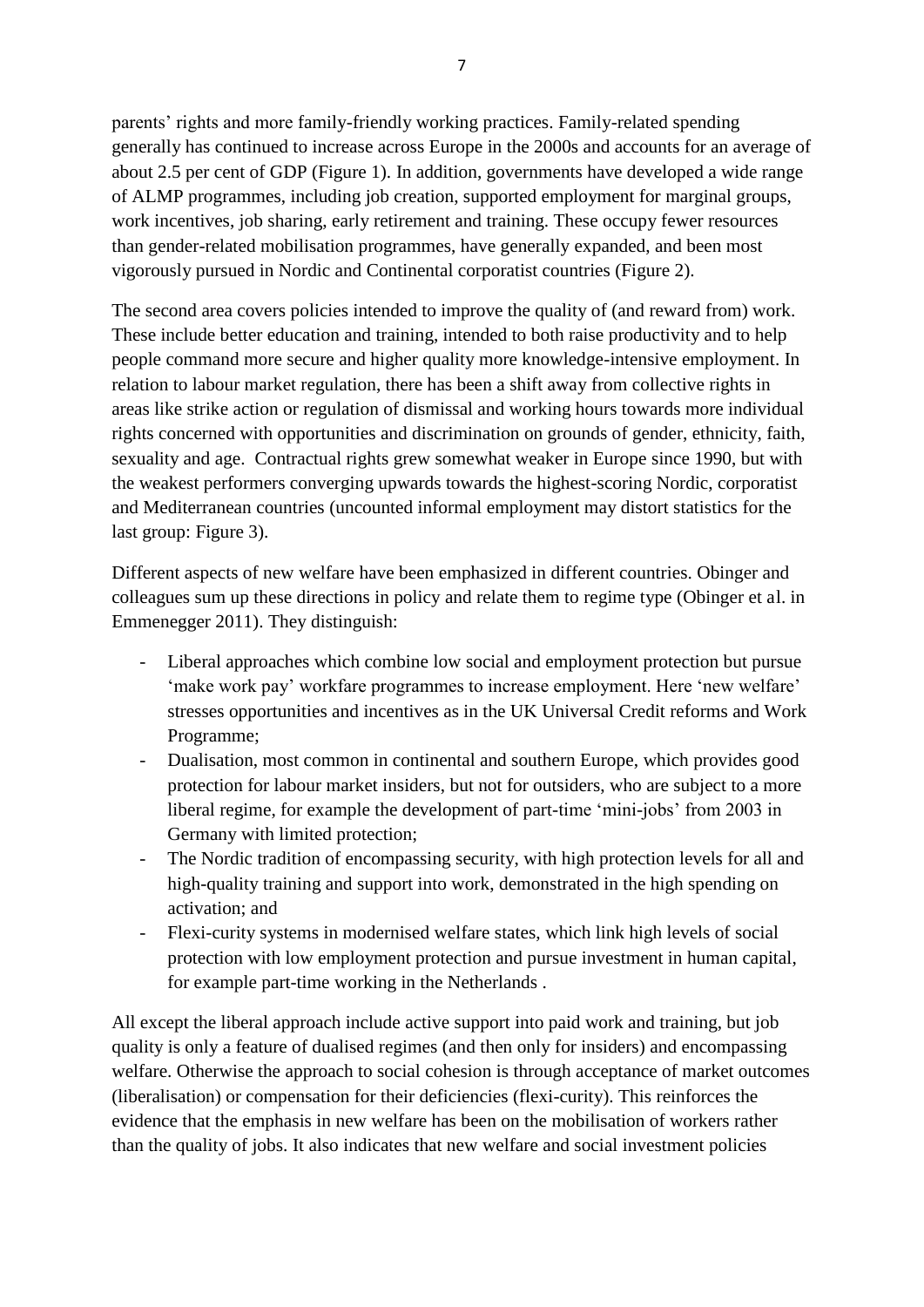differ in relation to institutional, socio-economic, political and cultural context (Fenger and Ellison 2013).

New welfare state programmes are attractive because they address the practical problems of meeting need that are the immediate business of welfare states without damaging national competitiveness under the altered circumstances of post-industrial societies. In addition, they promise to do so in ways that gain electoral support and legitimacy (through improved opportunities) without damaging economic goals. One aspect is the shift from direct commitment to addressing poverty ex post facto through tax-financed transfer payments , to policies intended to improve access to market incomes in the first place. This shifts responsibility for final outcomes (Cantillon and Van Lancker 2013) away from government and towards the individual, who must grasp opportunities for training and gaining a job which meets their needs. Market outcomes are arbitrary (like the weather: von Hayek 1944). The category of just or unjust does not apply to them. However, under a developed new welfare system, market experience is increasingly moralised. The shift of responsibility may help reconcile demands for fairness with obvious market inequalities.

#### **New welfare in practice**

To sum up the argument so far, economic, social and political changes to do with the shift to more post-industrial, globalised and financialised societies have put pressures on welfare states. The key changes as they affect individuals are: disappointing poverty trends and greater inequality, the emergence of new social risks and the weakening of the political forces and institutional factors which sustained the previous redistributive settlement. One result has been the development of a new social investment or activation approach to welfare. In practice this is designed to increase employment rates and also the quality of and returns from work. The social policies of new welfare are about more and better jobs.

If new welfare is to deliver both social and economic benefits and to help manage the big trade-off between economic efficiency and equality, the policies must generate better quality and better rewarded work at the bottom end as well as supplying more and perhaps bettertrained workers to business. A structural analysis would emphasize the underlying conflict of interests between capital and labour, the overall shifts in wage share and income inequality and the deregulation of employment. Individual level analyses focus on the needs experienced by particular and often fragmented social groups. From the first perspective the risk that growth may not benefit the poor is pressing. Governments facing demands from different groups in the electorate tend to adopt the second. They may seek policy trade-offs that provide opportunities for credit-claiming but are not primarily directed at improving bottom-end incomes. The politics of new welfare often focuses on micro-politics, the detail of the compromises and exchanges that policies exploit, rather than the changing macro-level context which influences the bargaining power of different groups and the resources available to them.

We develop the argument through exploratory analysis of empirical data on new welfare in institutional context.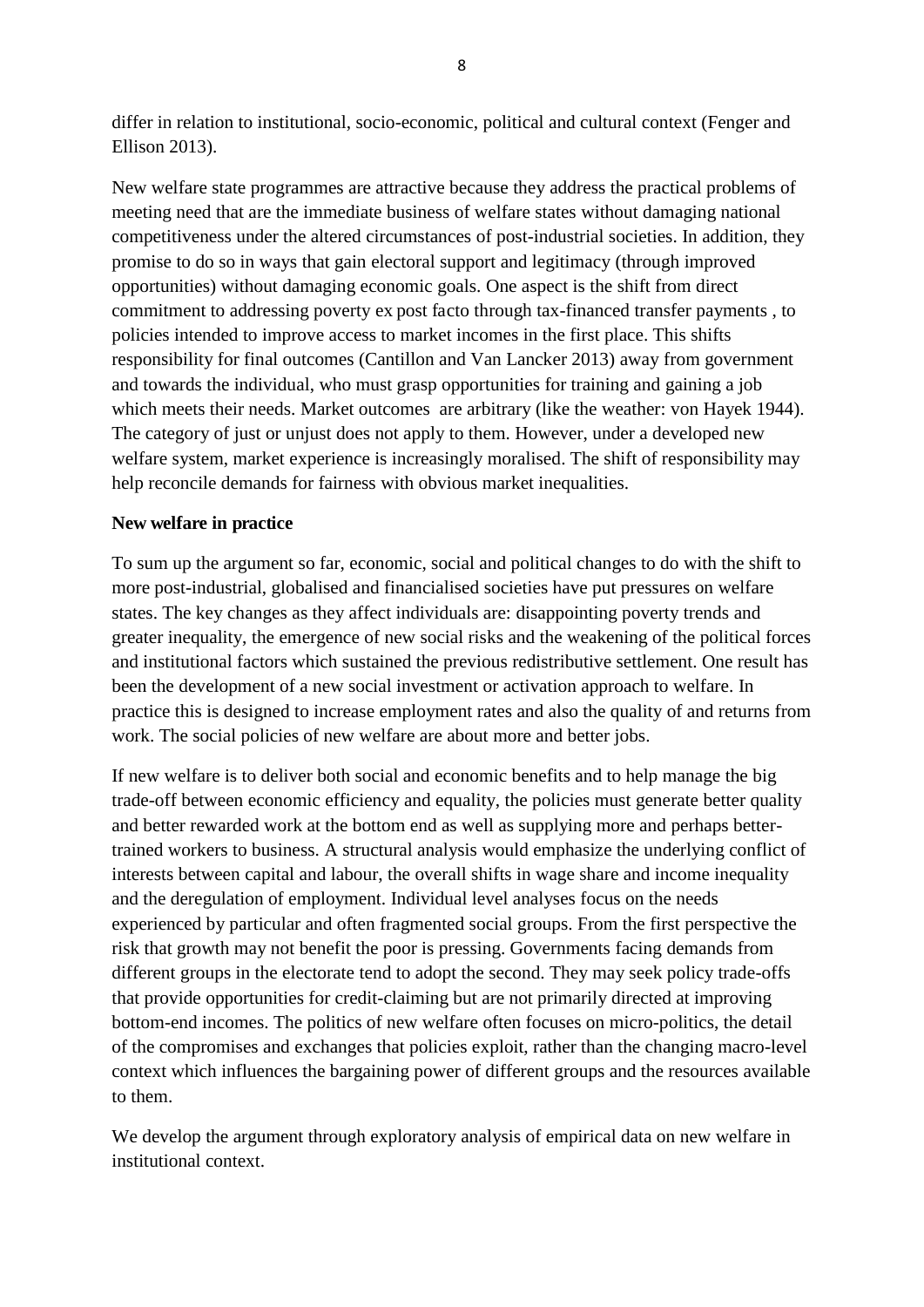#### **Analysis: data and methods**

The above discussion raises three questions:

- To what extent are 'new welfare' policies successful in improving employment?
- To what extent do they help reduce poverty?
- What is the contribution of the institutional factors (contractual rights, employment protection, trade union influence) that the new welfare analysis downplays, alongside the family-friendly working, labour market activation, human capital improvements and anti-discrimination measures that it commends?

To examine these questions data were drawn from the OECD's Socx and other databases, Eurostat and the CIRI Human Rights index (for details see Appendix). These include:

- For labour mobilisation policies: spending on parental leave and the training element in ALMP. Parental leave is preferred to daycare spending as a measure of support for family-friendly working since daycare includes care for older and disabled people, which may be concerned to enhance their capacity to live independent lives rather than permit parents and carers to take paid jobs. OECD's ALMP spending measure includes a wide range of policies, some of which (for example, early retirement) are not typically seen as part of new welfare and which may not enhance employment. The training component is directed both at helping lower-skilled people into work and at improving the productive capacity of those on low wages.
- For human capital improvement policies: participation in lifelong learning for people of core working age (25-49). This is preferred to measures of general educational participation or spending since education policy includes a wide range of activities that may not improve employability and because lifelong learning is a common objective of new welfare and social investment and is a core component in 'ET2020', the Education and Training DG's contribution to Europe 2020 (EC 2013b).
- For non-discrimination policies: the human rights and women's economic rights indices developed by the CIRI institute are used. Human rights provide a general measure of legislation to counter discrimination across a number of political, economic and social areas. Women's economic rights includes the benefit and employment rights, notably equal pay, intended to improve working conditions and reward and encourage more women to take paid work.
- For institutional factors bearing on job quality: the OECD employment protection index (version I) and union membership, the former measuring contractual rights in relation to employment and dismissal, the latter institutional bargaining power.

Policy outcomes are measured as follows:

- The employment rate is simply the proportion of the population aged 16-64 in civilian employment, from OECD data.
- Poverty is measured using Eurostat data on the proportion of the population falling below a 60 per cent poverty line before transfers (apart from pensions). Incomes before transfers reflect the new welfare objective of improving market incomes,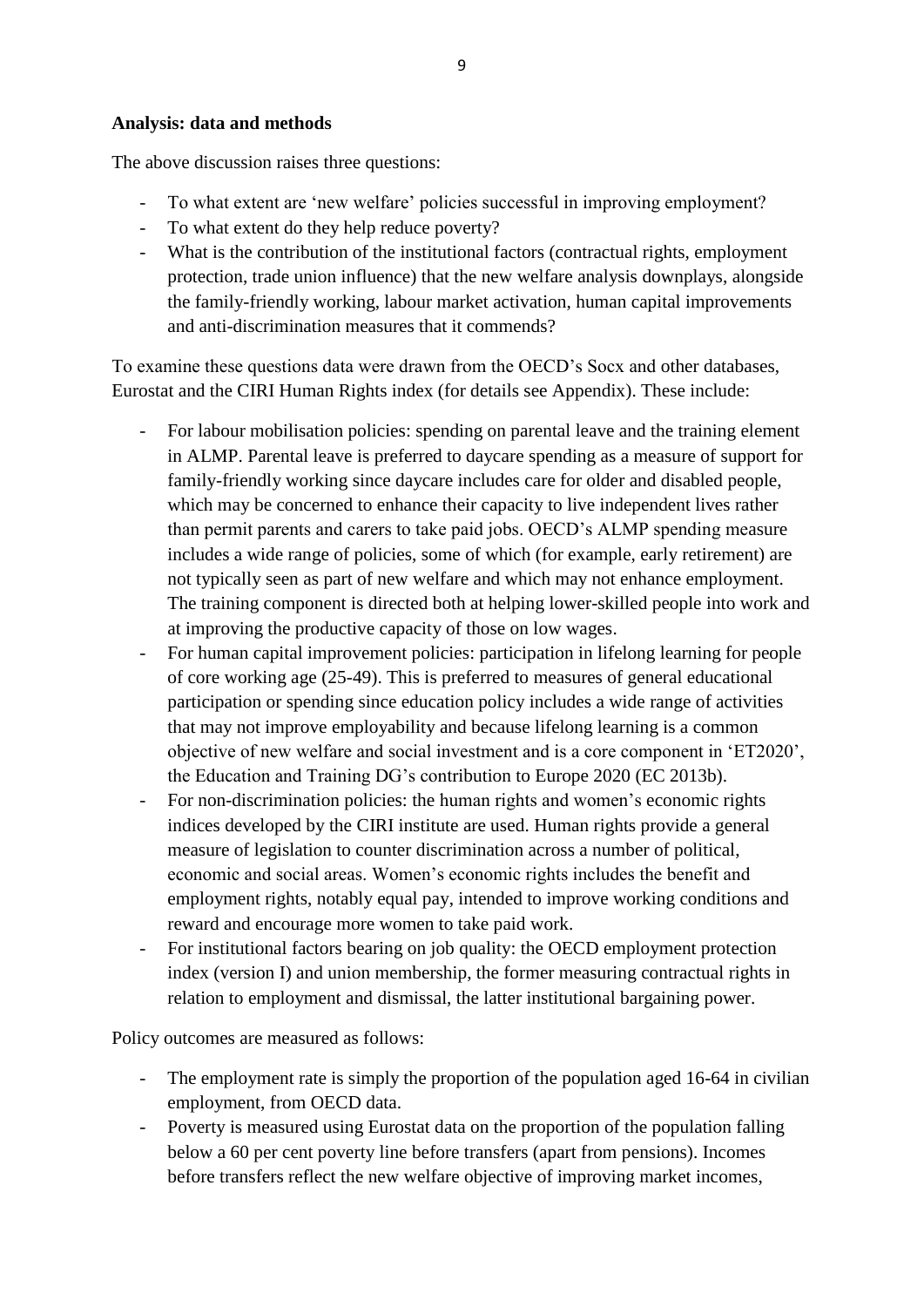especially at the bottom, rather than relying on tax-and-spend. The variable includes non-workers as well as those in work, so that impact on the whole population can be studied.

Five difficulties limit the scope of the research and ensure that the conclusions are at a general level:

First, adequate data are only available for the relatively recent past and for 17 European countries: Austria, Belgium, Denmark, Finland, France, Germany, Greece, Iceland, Ireland, Italy, Luxemburg, Netherlands, Norway (not EU) Portugal, Spain, Sweden and the UK. This gives good coverage of different varieties of European welfare state, apart from CEE members.

Secondly, any analysis must take into account the economic cycle, which has strong effects on poverty and employment. The analysis focuses on the period between 2001 and 2007, one of the strongest and most consistent periods of stability, expansion and rising employment in the countries considered. The severe banking crisis of 2007-8 and the consequent recessions and recovery programmes had major impacts on policy, including massive expansion in spending on unemployed and low-paid people via 'automatic regulators', exceptional measures to sustain employment, retrenchment on a scale not seen since the 1920s and 1930s in some countries, and many policy innovations. For these reasons developments beyond 2007 are excluded.

Thirdly, the relatively small number of countries and of data-points  $(17x7=119)$  is a severe constraint on analysis. As a result, data are pooled across all countries and years considered, so that the impact of the different national policy emphases discussed above is not explored. This is justified in a broad brush analysis over a period in which economic indicators are broadly consistent, limiting national variation. The analysis only supports broad generalisations about the impact of new welfare policies as a whole across European countries in a period of growth, and is presented as such.

Fourthly, the complexity of the interactions between the various policy areas imposes limitations on multivariate analysis. New welfare programmes are often pursued as a package, and education spending, lifelong learning, training and other human capital investments are typically highly correlated as are human and gender rights policies. These problems were addressed by choosing specific variables to represent particular aspects of the programmes.

Fifthly, the data includes private spending but may under-report training, lifelong learning or parental leave based on collective agreements.

We first conducted exploratory correlational analyses to examine the relationship between each of the welfare variables and the employment and poverty rates. Secondly, a Prais Winsten regression model with Panel Corrected Standard Errors (PCSE) was estimated on a balanced panel. This model was chosen to overcome the limitations of traditional OLS models for the estimation of time-series cross-section data, which include panel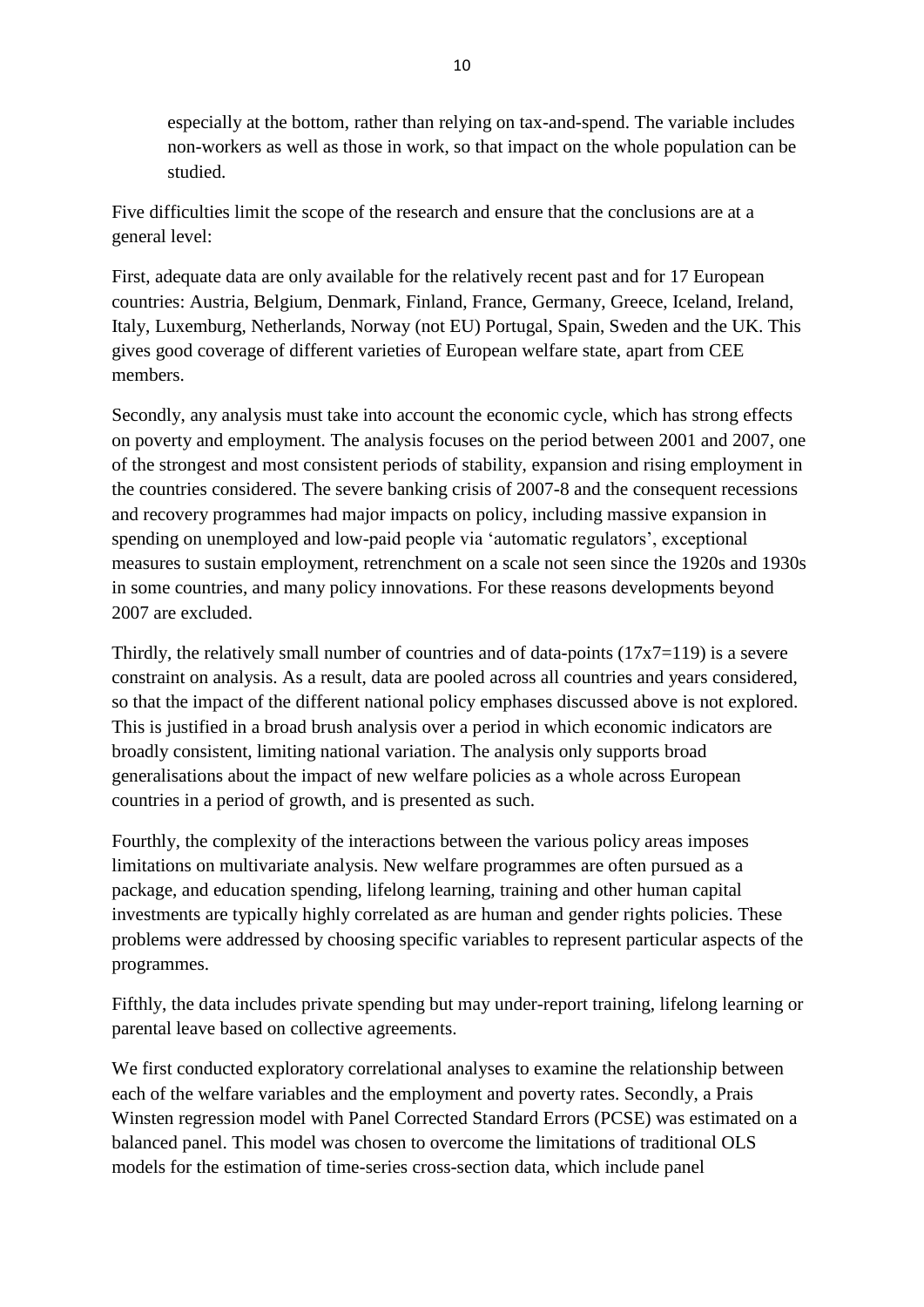heteroscedasticity and serial correlation of errors (Beck and Katz 1995, 2004). To deal with serial correlation of errors an autocorrelation parameter (AR1) was included in the model. This was preferred to the incorporation of a lagged dependent variable as predictor, as the lagged dependent variable may obscure the relationship between the substantive independent variables and the dependent variable (Achen 2000; Beck and Katz 2004; Plumper, Troeger and Manow 2005). Fixed effects (country dummies) were not included since, given the small time period considered  $(T=7)$ , to do so would reduce degrees of freedom and eliminate variance (Beck 2001) All independent variables were lagged one year to allow for time effects of the policies on both the employment and poverty rates. Given that the data were collected at different time points each year, lagging was also performed to ensure the correct temporal sequence of cause and effect and, therefore, avoid reverse causality. A sensitivity analysis examining immediate effects produced similar relationships to the ones found with the PCSE model

#### **New welfare, employment and poverty**

The analysis first examined correlations between relevant policies and outcomes (Table 3). Family-friendly working, participation in lifelong learning, better human rights and union density had a moderate and positive effect on employment. For contractual rights, the effect is negative and not significant. Women's economic rights have no independent effect beyond family-friendly working nor does activation spending.

The impact of parental leave, of lifelong learning and union density is as expected. Better human rights may help people into work, but equally may be a feature of societies which also have higher employment. The weak negative effect of contractual rights may be because such rights make employers unwilling to engage staff who are more difficult to dismiss. The impact of women's economic rights is positive but weak and not significant: such rights may improve standards in employment but not greatly expand the labour force.

Column one in Table 3 shows that many core new welfare policies appear, prima facie, to have achieved their first objective, higher employment rates, at least in the prosperous years of the early 21st century, although they do not obviously improve contractual rights or women's economic rights.

The second column of Table 3 gives the correlations with poverty rates. Interestingly, the spending on ALMP training and, more weakly, human rights and women's economic rights are associated with higher levels of poverty, although in the case of women's economic rights the association is marginally significant. One explanation of the link between stronger human and women's economic rights and higher poverty is that these programmes do not necessarily help those at the bottom most. Instead it is groups whose incomes are above those of the poorest who make best use of these opportunities, so that the gap between those in the middle and those at the bottom stretches out. Employment protection is strongly linked to lower poverty. Conversely, family-friendly working, lifelong learning and union density do not seem to reduce poverty.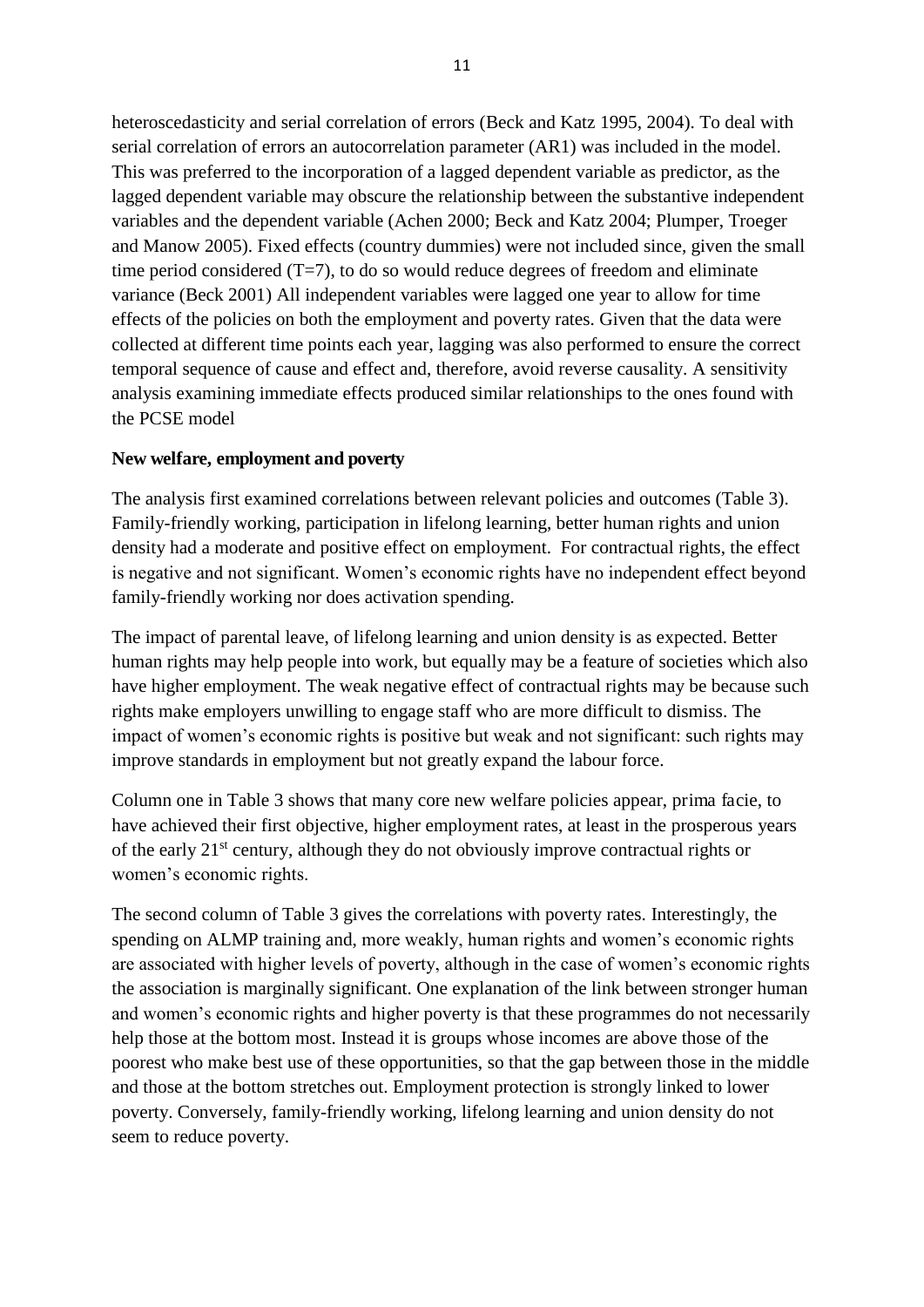Columns one and two scores for most variables differ substantially. Parental leave spending, lifelong learning and union density score positively for employment but are not significant for poverty. The logic of new welfare is that its policies reconcile the economic goal of higher employment and the social goal of greater social inclusion. In fact, the only policy which appears to be successful in reducing poverty is the stronger guarantee of contractual rights measured by employment protection, not typically part of the new welfare package. This variable has a weaker and negative effect on employment. The suggestion is that new welfare is more effective in increasing employment than in cutting poverty. Higher employment is itself associated with lower poverty but the effect is not significant.

Table 4 shows the relationship between the various policies and institutional factors and employment rates. Sensitivity analyses indicate that the inclusion of the AR1 variable in the model is responsible for the very high R-squared of 0.94 (see Beck and Katz 2004, 17. If the AR1 variable is removed and the dependent variable lagged explanatory power remains satisfactory at .90. Statistically significant coefficients are in bold. The model statistics confirm the findings from Table 3: across this group of countries and time-period parental leave, lifelong learning, contractual rights and union membership enhance employment. The multivariate model brings out the statistical significance of contractual and women's economic rights. The model also highlights the negative and statistically significant impact of ALMP on employment.

Table 5 examines the impact of new welfare policies on poverty. Two models are presented to address the argument that new welfare policies may reduce poverty through their employment effect, by helping low-income people move from benefits into work or to better paid jobs. In Model 1 the effects of the welfare variables on poverty are estimated. Model 2 includes employment rates (lagged one year). R-squared statistics for both models are satisfactory, at 0.88. In both models, ALMP training and human rights are associated with higher poverty; contractual rights, and more weakly, lifelong learning reduce poverty. An increase in employment is also found to reduce poverty, yet by a very small amount  $(\beta = -1)$ 0.05,  $p<0.01$ ) (Model 2). This confirms the negative and weak correlation found in Table 3 (r  $= -0.14$ , p $> 0.05$ ). The positive effects of ALMP and the negative effect of contractual rights are similar to those in Table 3, while lifelong learning and employment now become statistically significant. The relationship with contractual rights is the strongest and most highly significant in the models. One explanation of why such rights reduce poverty while union membership plays a limited role is that they apply across the labour market, while unions may deploy defensive strength in the interests of particular groups, especially in more dualised economies. Parental leave, which increases employment, reduces poverty, but the effect is not significant.

These findings generally support the view that the new welfare objective of mobilising more people into paid work can conflict with that of increasing social inclusion and cutting poverty. Family-friendly working and lifelong learning improve employment, as expected. However policies which are not typically associated with new welfare such as stronger contractual rights and union membership appear more effective, and the new welfare policy direction of active labour market spending, especially on training seems to reduce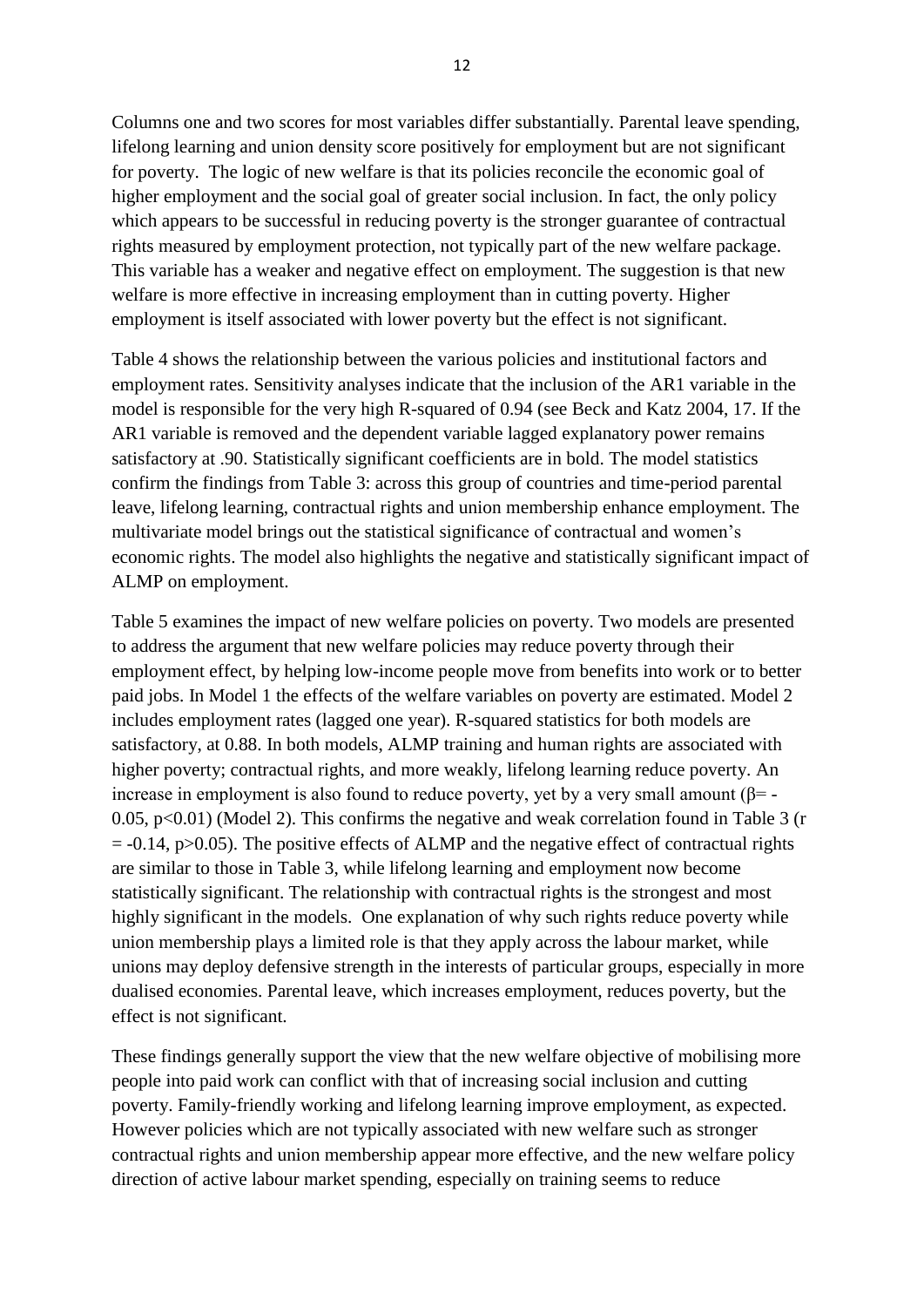employment. In relation to the parallel objective of reducing poverty, lifelong learning has an effect, but contractual rights are much more powerful. Active labour market policies perversely seem to increase poverty, as do human rights. The fact that higher employment is weakly associated with lower poverty lends some limited support to the new welfare logic in this area. In general, the analysis supports the argument that the new welfare package is more successful in mobilising people into paid work than in address poverty. It also indicates that, while some new welfare programmes contribute to a reduction in poverty, it is institutional factors, such as contractual rights which play the strongest role.

#### **Conclusion**

This article discusses the emergence of the family of policies sometimes described as 'new welfare' alongside traditional social contribution and tax-and-spend 'old welfare' during the past two decades. New welfare programmes have in common that they seek to improve employment rates and the productiveness of labour and to reduce poverty thereby addressing both economic and social goals. They are attractive to business, because they offer an expanded and more highly-skilled and productive labour force, to governments because they are cheaper than tax-and-spend and less likely to involve unpopular tax increases or jeopardise international competitiveness through higher borrowing and labour costs, and to voters because they promise better working conditions and opportunities and are seen as fairly rewarding individual effort. Because they include a number of different policy directions they are amenable to the kind of compensatory political strategies analysed by Bonoli and Natali (2011).

Moves in these directions may help moderate an endemic conflict within western welfare states, reconciling the pressures for inequality that stem from capitalism operating across a global market with the demands for social progress associated with democracy. One risk is that programmes to mobilise and upskill the labour force may conflict with programmes to improve job quality and spread opportunities because they serve different interests.

An analysis of the impact of new welfare on employment rates and poverty by market income measures in 17 European countries during the years of confident prosperity (2001 to 2007) brings out these conflicts. The findings are limited by the available data and can only support the most general conclusions. They indicate that many new welfare policies are associated with higher employment, but that some (notably ALMP training) are also linked to higher poverty. Lifelong learning, however, both raises employment and reduces poverty. Higher employment in itself appears to have a limited impact on poverty outcomes, despite claims that more jobs are the best route to social inclusion. Other policies which are not typically part of the new welfare package, most notably stricter labour market regulations, have a stronger and independent effect in mitigating poverty, as is also shown in OECD analysis (2011, 31).

These findings point to three conclusions. First, new welfare programmes have varied and complex effects and advantage some groups more than others. This reinforces Bonoli and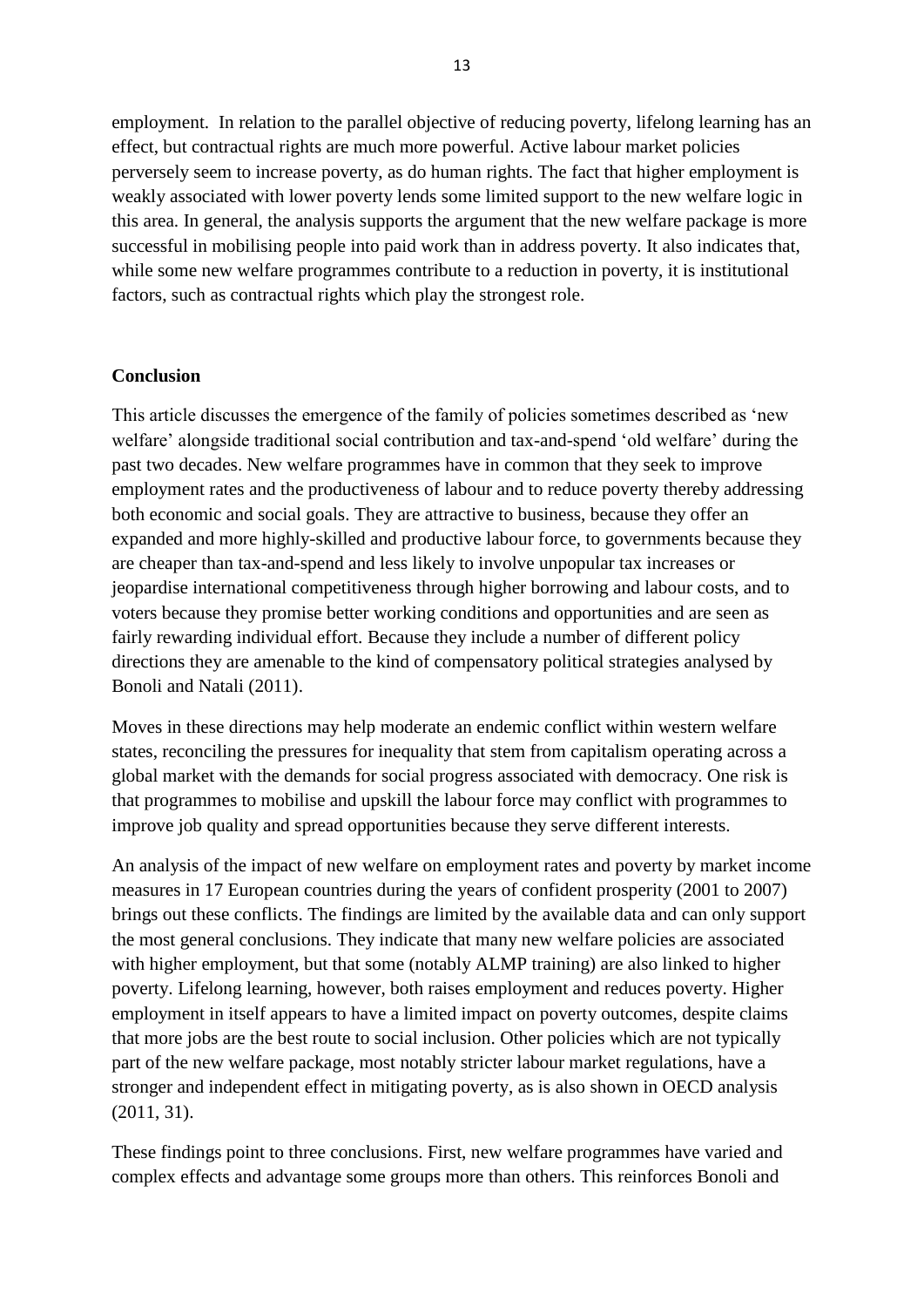Natali's analysis of the politics of new welfare as a domain of interaction, compromise and exchange between different interest groups. Secondly, if policy-makers are to lay equal stress on achieving social as well as the economic goals, there is a strong case for linking new welfare programmes to regulatory interventions, such as employment protection, and to stronger contractual rights across the board. These might help ensure that benefits flow to the weakest as well as the most productive groups in the labour force. Thirdly, the new welfare approach is based on a limited analysis of political forces in post-industrial globalised welfare states. This operates at an individual and micro-political rather than a macro level. It pays little attention to structural factors, such as the falling wage share and labour market deregulation and puts at the centre of its analysis the opportunities open to individuals and their capacity to grasp them. It downplays the enhanced structural power of capital in a more globalised world and the importance of corresponding action to strengthen the defensive capacity of labour.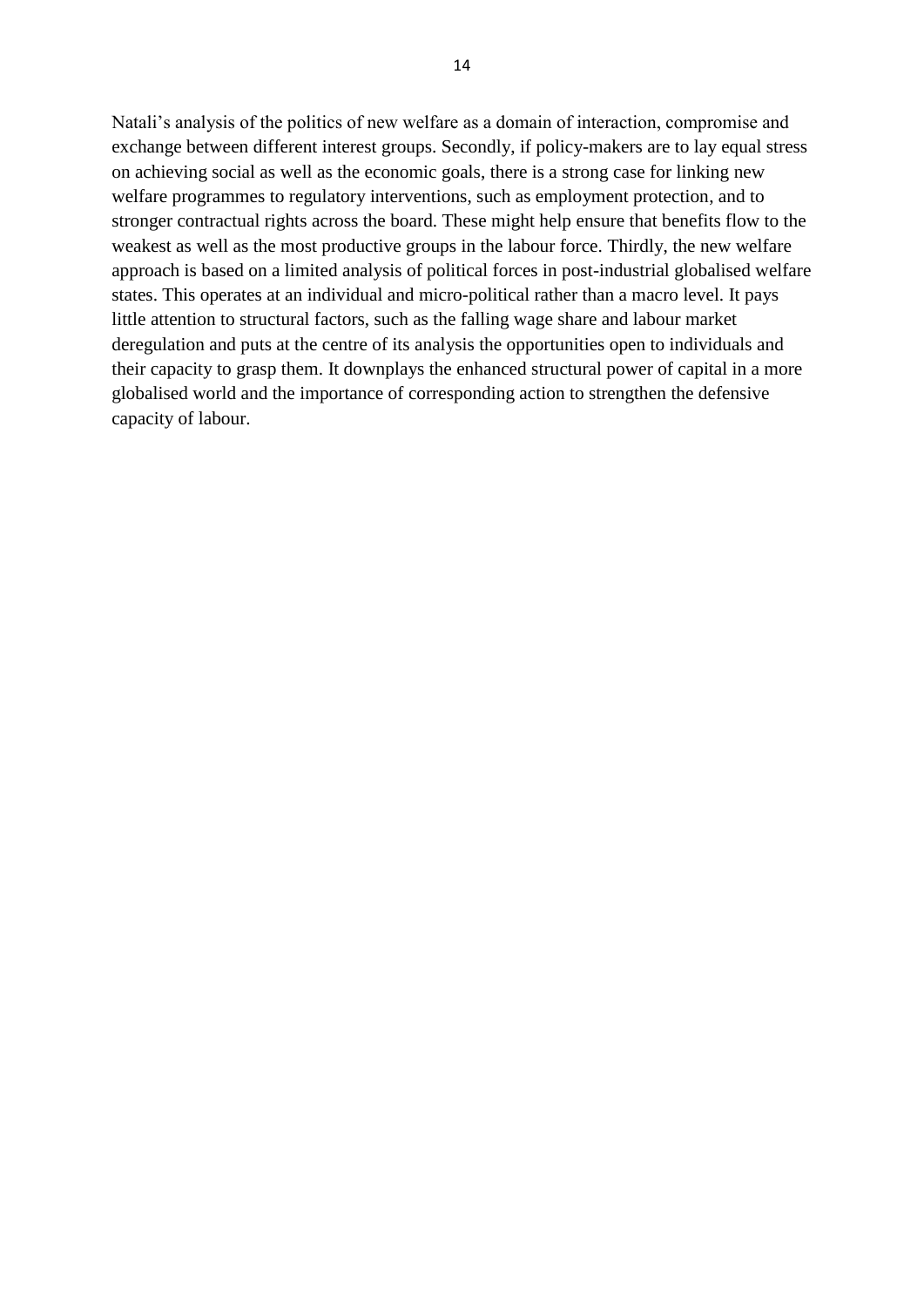|         | <b>Before transfers</b> |      | After transfers |      |      |      |
|---------|-------------------------|------|-----------------|------|------|------|
|         | 2001                    | 2007 | 2011            | 2001 | 2007 | 2011 |
| Germany | 21                      | 24.8 | 25.1            | 11   | 15.2 | 15.8 |
| Spain   | 23                      | 23.9 | 29.8            | 19   | 19.7 | 21.8 |
| France  | 26                      | 26.4 | 24.7            | 13   | 13.1 | 14.0 |
| Italy   | 22                      | 24.1 | 24.4            | 19   | 19.8 | 19.6 |
| Poland  | 31                      | 26.5 | 24.1            | 16   | 17.3 | 17.7 |
| Sweden  | 17                      | 27.5 | 27.9            | 9    | 10.5 | 14.0 |
| UK      | 28                      | 29.7 | 30.5            | 18   | 18.6 | 16.2 |

**Table 1: At risk of poverty 2001-2011, selected EU countries (Eurostat)**

**Note**: 60% median income threshold; data for equivalised persons; total population.

**Table 2: Trends in wages as a proportion of national income, selected countries.** 

|           | Total wages as % GVA |                                                     |                 |  |
|-----------|----------------------|-----------------------------------------------------|-----------------|--|
|           | 1970                 | 2007                                                | % change        |  |
| <b>US</b> | 57                   | 49                                                  | $-7.4$          |  |
| Australia | 46                   | 39                                                  | $-7.6$          |  |
| Canada    | 55                   | 48                                                  | $-6.8$          |  |
| France    | 43                   | 42                                                  | $-0.5$          |  |
| <b>UK</b> | 59                   | 50                                                  | $-9.2$          |  |
| Germany   | 50                   | 45                                                  | $-5.7$          |  |
| Japan     | 46                   | 44                                                  | $-2.4$          |  |
| Finland   | 49                   | 45                                                  | $-3.6$          |  |
| Denmark   | 56                   | 60                                                  | $+4.3$          |  |
| Sweden    | 48                   | 46                                                  | $-1.3$          |  |
|           |                      | Coloulated from Deiley, Coused and Whitteberry 2011 | $T_0L_1 \sim 1$ |  |

Calculated from Bailey, Coward and Whittaker 2011, Table 4.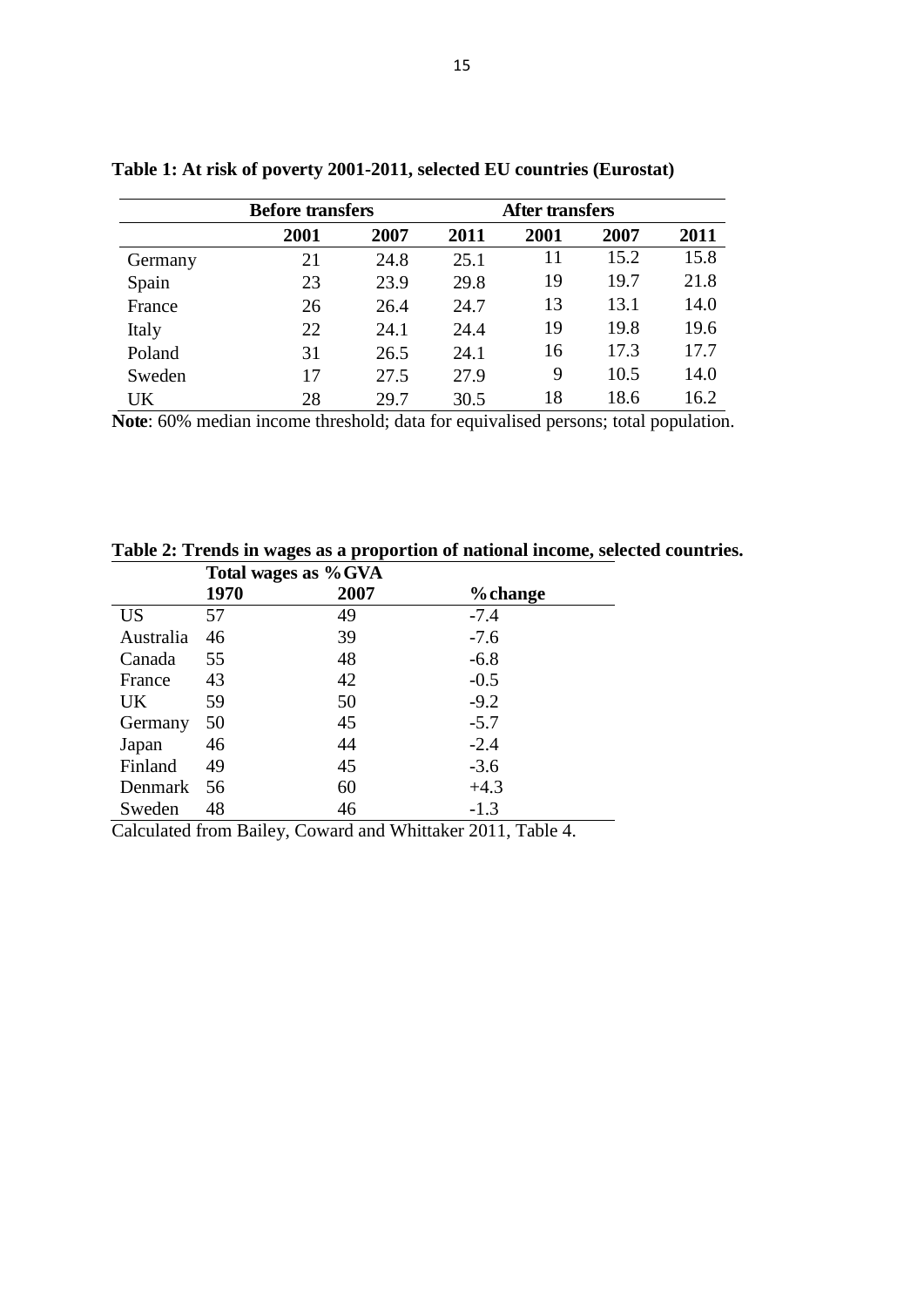| Lifelong                              | <b>Employment</b> |     | <b>Poverty</b> |          |
|---------------------------------------|-------------------|-----|----------------|----------|
| <b>Employment</b>                     |                   |     |                |          |
| Parental leave                        | 0.44              | *** | 0.08           |          |
| <b>ALMP</b>                           | $-0.10$           |     | 0.34           | $**$     |
| <b>Human Capital</b>                  |                   |     |                |          |
| Lifelong learning                     | 0.42              | *** | 0.14           |          |
| Non-                                  |                   |     |                |          |
| <b>Discrimination</b><br>Human rights |                   |     |                |          |
| index                                 | 0.42              | *** | 0.22           | $\ast$   |
| Women's economic                      |                   |     |                |          |
| rights index                          | 0.08              |     | 0.18           | $\wedge$ |
| <b>Labour market</b><br>institutions  |                   |     |                |          |
| Contractual rights                    | $-0.16$           |     | $-0.41$        | ***      |
| Union Membership                      | 0.38              | *** | 0.16           |          |
| <b>Employment ratio</b>               |                   |     | $-0.14$        |          |

**Table 3: Employment rates, poverty and new welfare policies, 2001-7 (Pearson correlations)** 

N=119;

^ p<0.06; \* p<0.05; \*\* p<0.01; \*\*\* p<0.001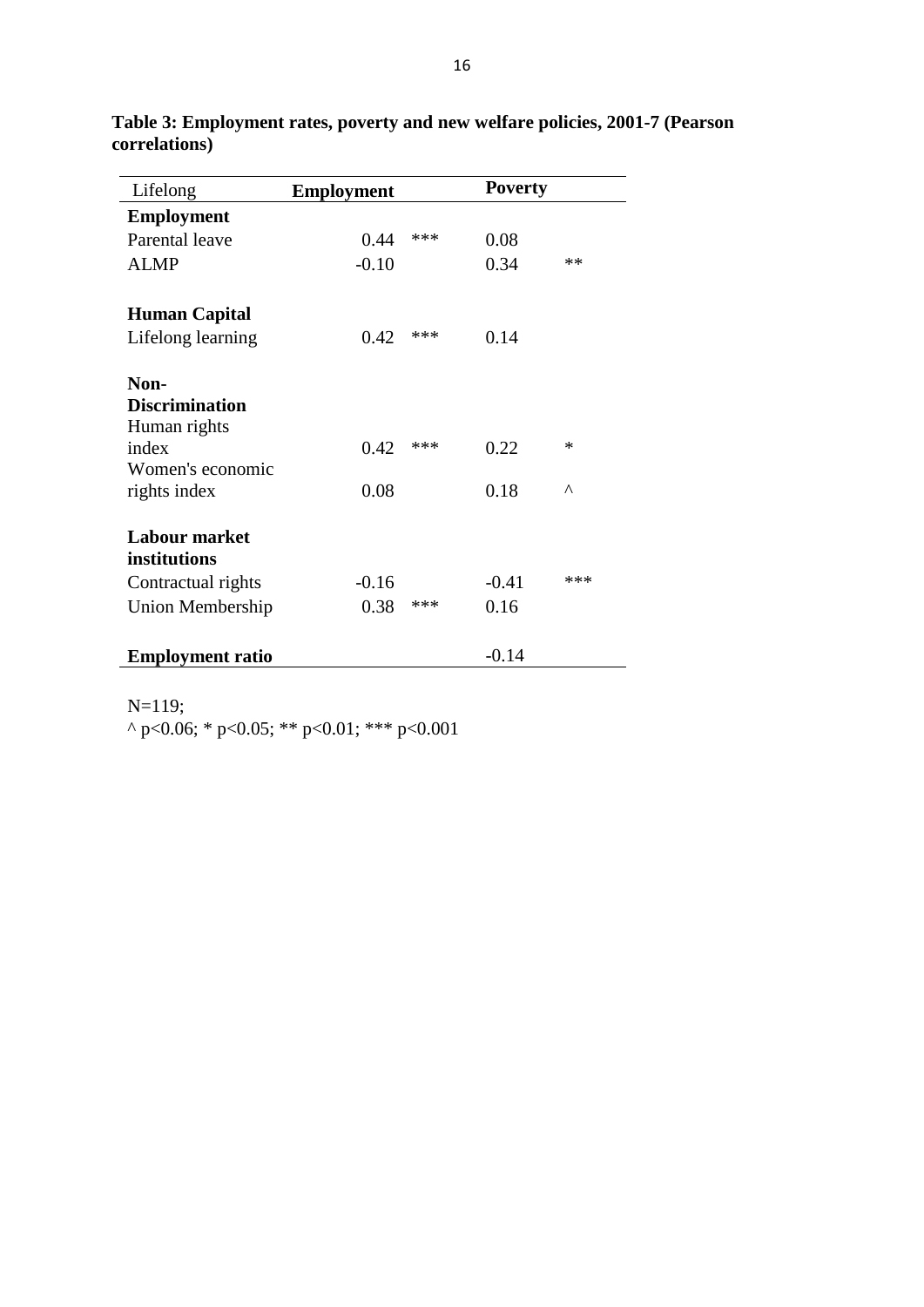|                                       | β        | <b>PCSE</b> |     |
|---------------------------------------|----------|-------------|-----|
| <b>Constant</b>                       | 56.56    | (3.29)      | *** |
| <b>Employment</b>                     |          |             |     |
| Parental leave $(t-1)$                | 5.22     | (2.37)      | ∗   |
| $ALMP$ (t-1)                          | $-3.66$  | (0.92)      | *** |
| <b>Human Capital</b>                  |          |             |     |
| Lifelong learning $(t-1)$             | 0.28     | (0.08)      | **  |
| <b>Non-Discrimination</b>             |          |             |     |
| Human rights index $(t-1)$            | 0.32     | (0.23)      |     |
| Women's economic rights index $(t-1)$ | $-0.55$  | (0.24)      | ∗   |
| <b>Labour market institutions</b>     |          |             |     |
| Contractual rights $(t-1)$            | 1.99     | (0.62)      | **  |
| Union Membership $(t-1)$              | 0.08     | (0.03)      | **  |
| N                                     | 118      |             |     |
| Wald $\chi^2$ (df)                    | 95.42(7) | ***         |     |
| Rho                                   | 0.8268   |             |     |
| $\mathbf{R}^2$                        | 0.9356   |             |     |

**Table 4: New welfare policies, institutions and employment rates, Prais Winsten regression with Panel Corrected Standard Errors (PCSE), 2001-2007** 

Note: Prais Winsten regression with AR1 autocorrelation parameter and panel corrected standard errors (PCSE). Model estimated with Stata SE 11.1 with xtpcse command with AR1 option.

\*p<0.05; \*\*p<0.01; \*\*\*p<0.001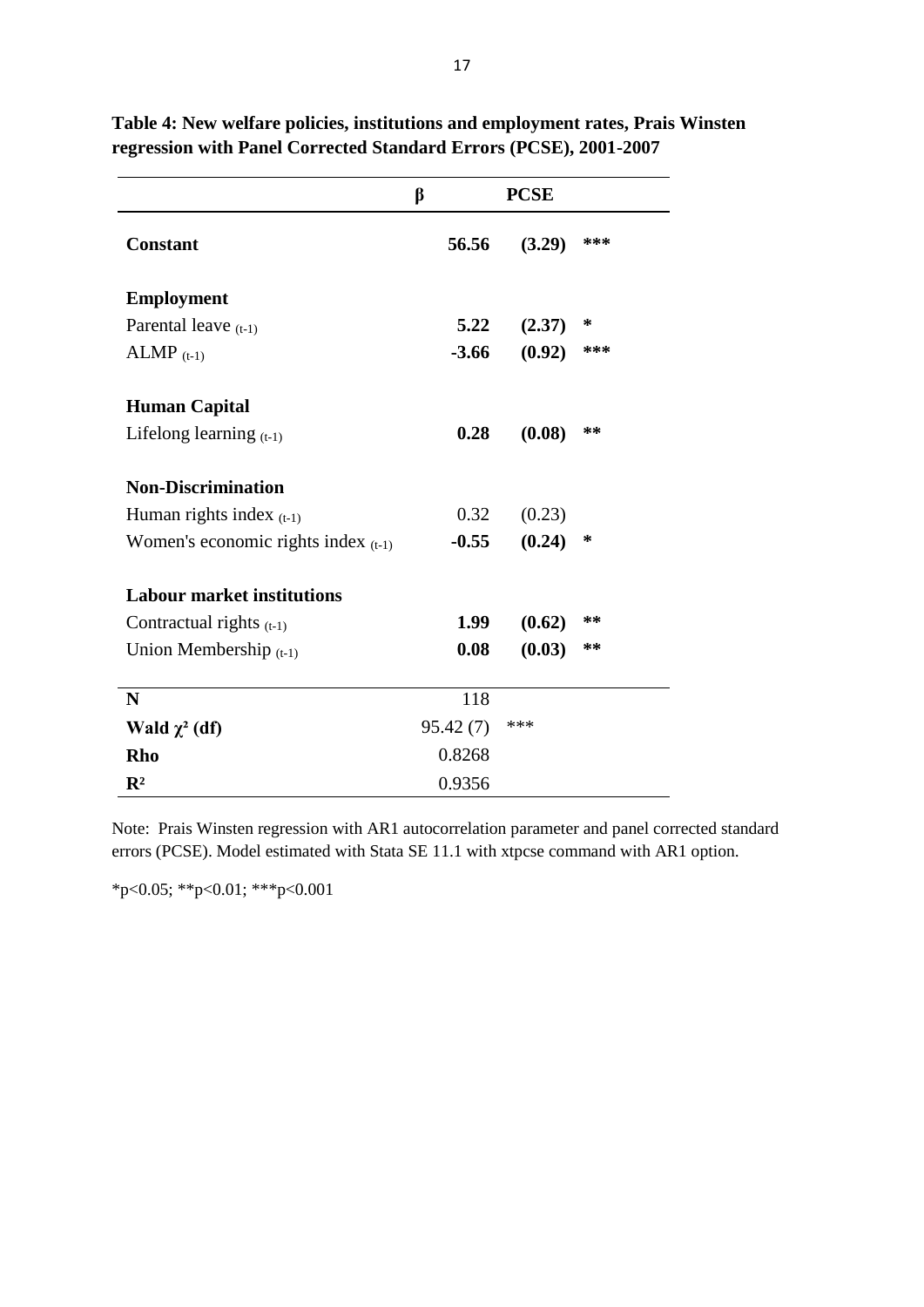|                                   | <b>Model 1</b> | <b>Model 2</b> |           |              |
|-----------------------------------|----------------|----------------|-----------|--------------|
|                                   | β              | <b>PCSE</b>    | β         | <b>PCSE</b>  |
| Constant                          | 29.53          | $(2.96)$ ***   | 32.20     | $(3.32)$ *** |
| <b>Employment</b>                 |                |                |           |              |
| Parental leave $(t-1)$            | $-0.67$        | (2.10)         | $-0.33$   | (2.11)       |
| $ALMP$ (t-1)                      | 2.93           | $(0.35)$ ***   | 2.74      | $(0.32)$ *** |
| <b>Human Capital</b>              |                |                |           |              |
| Lifelong learning $(t-1)$         | $-0.10$        | $(0.04)$ *     | $-0.09$   | $(0.04)$ *   |
| <b>Non-Discrimination</b>         |                |                |           |              |
| Human rights index $(t-1)$        | 0.25           | $(0.12)$ *     | 0.30      | $(0.12)$ *   |
| Women's economic rights           | 0.26           | (0.36)         | 0.26      | (0.37)       |
| index $(t-1)$                     |                |                |           |              |
| <b>Labour market institutions</b> |                |                |           |              |
| Contractual rights $(t-1)$        | $-3.38$        | $(0.73)$ ***   | $-3.39$   | $(0.67)$ *** |
| Union Membership $(t-1)$          | 0.01           | (0.02)         | 0.01      | (0.02)       |
| <b>Employment ratio</b> $(t-1)$   |                |                | $-0.05$   | $(0.02)$ **  |
| N                                 | 118            |                | 118       |              |
| Wald $\chi^2$ (df)                | 117.89(7)      | ***            | 156.81(8) | ***          |
| Rho                               | 0.7287         |                | 0.6884    |              |
| $\mathbf{R}^2$                    | 0.8826         |                | 0.8757    |              |

**Table 5: New welfare policies, institutions and poverty, Prais Winsten regression with Panel Corrected Standard Errors (PCSE), 2001-2007** 

Note: Prais Winsten regression with AR1 autocorrelation parameter and panel corrected standard errors (PCSE). Model estimated with Stata SE 11.1 with xtpcse command with AR1 option.

\*p<0.05; \*\*p<0.01; \*\*\*p<0.001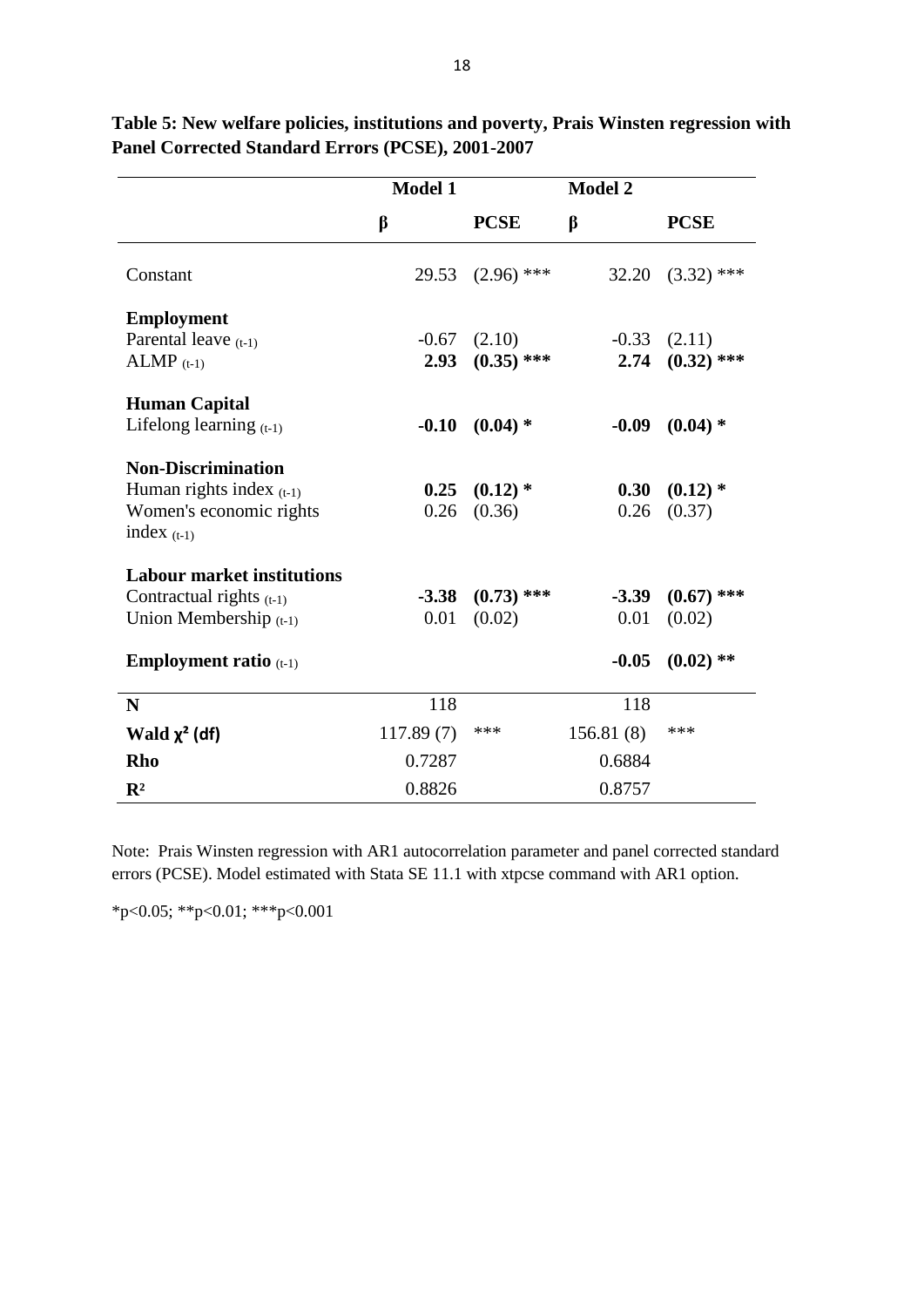| Appendix |  |  |
|----------|--|--|
|          |  |  |

|                                      | <b>Measure</b>                                                                                                                                                                                               | <b>Mean</b> | <b>Standard</b><br>deviation |
|--------------------------------------|--------------------------------------------------------------------------------------------------------------------------------------------------------------------------------------------------------------|-------------|------------------------------|
| <b>Policies</b><br><b>Employment</b> |                                                                                                                                                                                                              |             |                              |
| Parental leave                       | Public/private mandatory spend on<br>maternal/parental leave % GDP (OECD)                                                                                                                                    | .32         | .22                          |
| <b>ALMP</b> (training<br>component)  | Public/private mandatory spend on ALMP %<br>GDP (OECD)                                                                                                                                                       | .78         | .43                          |
| Human capital<br>Lifelong learning   | Lifelong learning participation 25-49 (% age-<br>group: Eurostat)                                                                                                                                            | 14.61       | 9.01                         |
| <b>Non-discrimination</b>            |                                                                                                                                                                                                              |             |                              |
| Human rights<br>index                | Additive index scored 1 to 14, reflecting<br>individuals' freedom of movement, speech,<br>assembly, and association, and workers'<br>rights, electoral self-determination, and<br>freedom of religion (CIRI) | 12.72       | 1.51                         |
| Women's<br>economic rights<br>index  | Additive index scored 0-3 reflecting women's<br>equal employment rights, job security and pay<br>differential (CIRI)                                                                                         | 2.16        | 0.47                         |
| <b>Labour market institutions</b>    |                                                                                                                                                                                                              |             |                              |
| Contractual rights                   | <b>Employment Protection Index version II</b><br>(OECD)                                                                                                                                                      | 2.64        | 0.52                         |
| Union membership                     | Union membership % wage/salary earners in<br>employment(Visser 2011)                                                                                                                                         | 41.33       | 23.21                        |
| <b>Policy goals</b>                  |                                                                                                                                                                                                              |             |                              |
| Social inclusion                     | Poverty before tax and transfers, 60% median<br>(Eurostat)                                                                                                                                                   | 25.56       | 3.45                         |
| Higher<br>employment ratio           | Civilian employment % of pop 15-64 (OECD)                                                                                                                                                                    | 70.45       | 9.82                         |

Note: missing data interpolated. The data are mainly derived from CPDS  $1^i$  and the nondiscrimination indices from CIRI<sup>ii</sup>.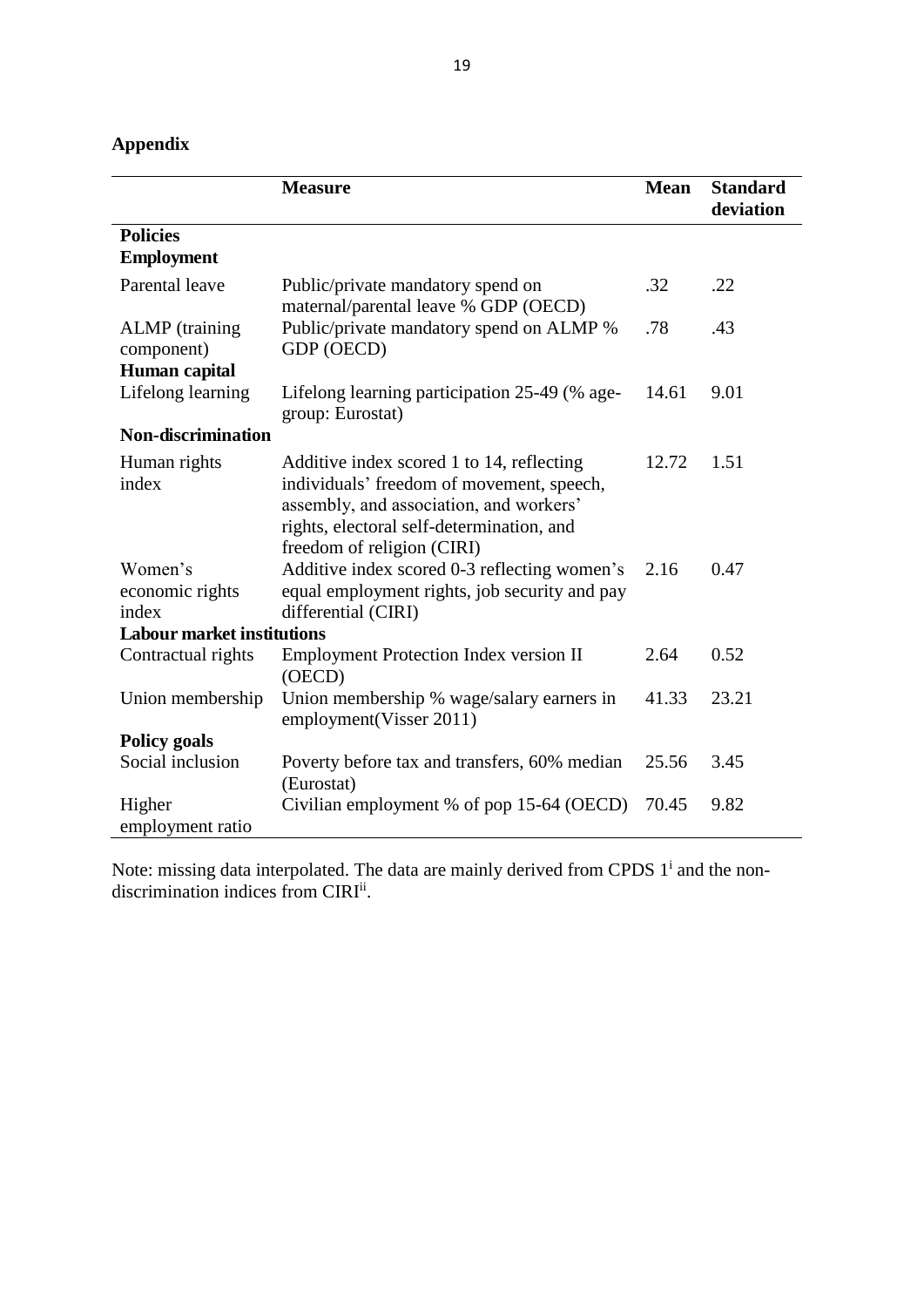#### **References**

- Achen, C. (2000) Why Lagged Dependent Variables Can Suppress the Explanatory Power of Other Independent Variables. Annual Meeting of the Society for Political Methodology, UCLA.
- Armingeon, K. and Bonoli, G. (2006). The Politics of Post-Industrial Welfare States. London: Routledge.
- Bailey, J., Coward, J. and Whittaker, M. (2011). Painful Separation. London: Resolution Foundation.
- Barnes, L. and Hicks, T. (2013). Left Behind? APSA 2012 Annual Meeting Paper.
- Beck, N. (2001) Time-Series Cross-Section Data Annual Review of Political Science 4:271- 93.
- Beck, N. and Katz, J. (1995) What To Do (and Not To Do) with Time-Series Cross-Section Data, APSR, 89:634–47.
- Beck, N. and Katz, J. (2004) Time-Series*–*Cross-Section Issues. Annual meeting of the Society for Political Methodology, Stanford University.
- BIS, (2012). Skills for Sustainable Growth. London: Department for Business, Innovations and Skills.
- Bonoli, G. and Natali, D. (2012). The Politics of the New Welfare State. Oxford: Oxford University Press.
- Cantillon, B. (2011). The paradox of the social investment state. JESP, 21, 432-449.
- Cantillon, B. and Van Lancker, W. (2013). Three shortcomings of the Social Investment Perspective, JSPS, 12 (4), 553-564.Daguerre, A. (2007) Active Labour Market Policies and Welfare Reform, Basingstoke: Palgrave.
- De Deken, J. (2012). Identifying the skeleton of the social investment state ESPAnet Annual Conference 2012, Edinburgh.
- EC (2014). Policy Roadmap for the 2014 Implementation of the Social Investment Package. Brussels: EC

EC (2013). Communication from the Commission: Towards social investment for growth and cohesion, COM(2013) 83 final. Brussels: EC.

- EC (2010). Europe 2020 in a Nutshell. Brussels: EC.
- Emmenegger, P. (2012). The Age of Dualization. International Policy Exchange Series. Oxford : Oxford University Press.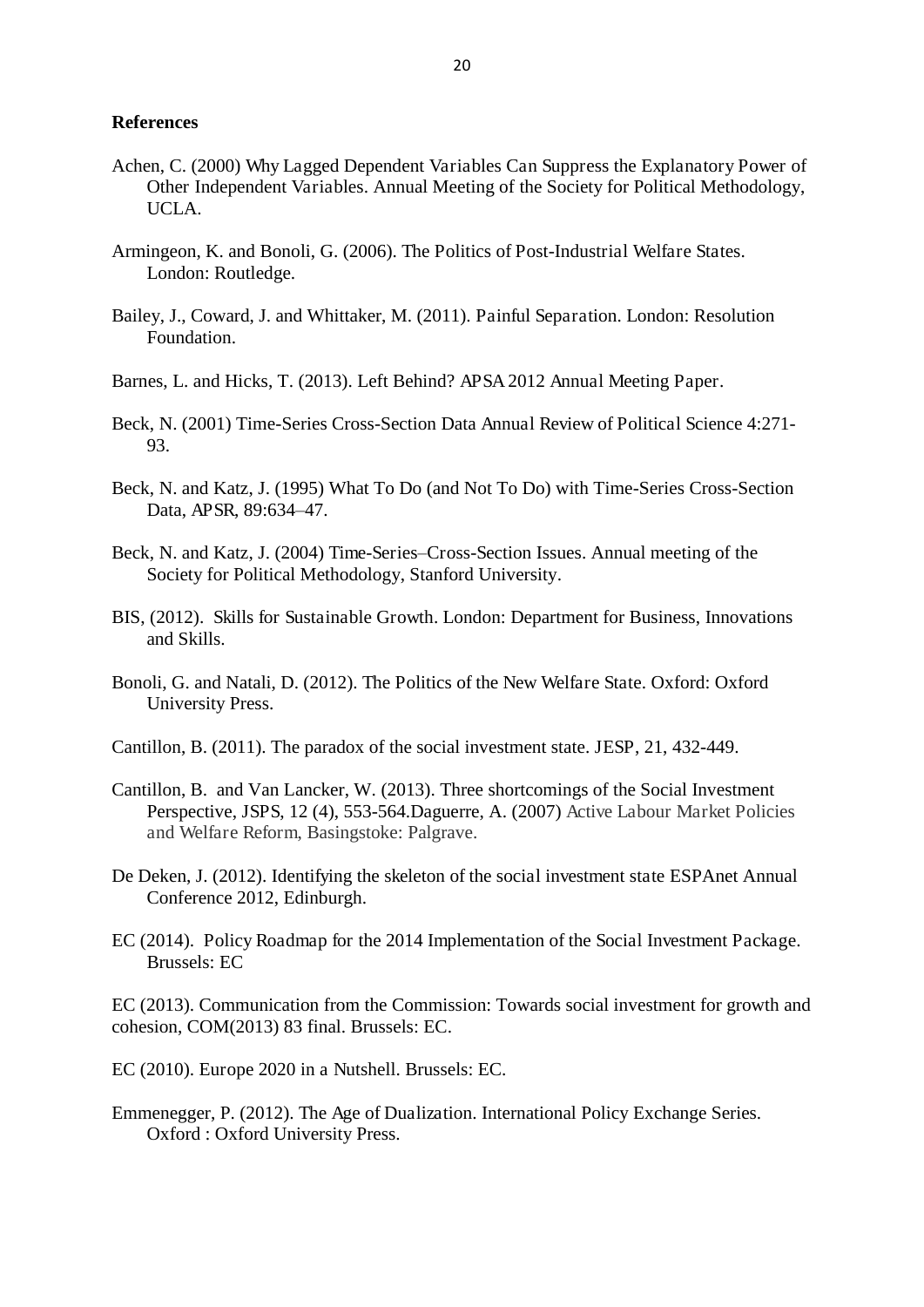- Esping-Andersen, G., et al. eds. (2002). Why we Need a New Welfare State. Oxford: Oxford University Press.
- Esping-Andersen, G., 1947- (1999). Social Foundations of Postindustrial Economies. Oxford: Oxford University Press.
- Farnsworth, K. and Irving, Z. eds. (2011). The Welfare State in Challenging Times . Bristol: Policy Press.
- Fenger, M. and Ellison, M .(2013). Social Investment, Protection and Inequality with the New Economy and Politics of Welfare in Europe, Journal of Social Policy and Society, 12(4), 611-624.
- Jenson, J. (2012), A new politics for the social investment perspective: objectives, instruments, and areas of intervention in welfare regimes, In: Bonoli, G. and Natali, D. (eds.), op.cit. Oxford: Oford University Press.
- Jenson, J. (2009). Redesigning citizenship regimes after neoliberalims: moving towards social investment, Morel et al, op cit, 24-44.
- Nygård, M. and Krüger, N. (2012). Poverty, Families and the Investment State. The Impact of social investment ideas on family policy discourses in Finland and Germany, European Societies, 14(5), 755-777.
- Flora, P. ed. (1986). Growth to Limits. Berlin: De Gruyter.
- Giddens, A. (2001). The Global Third Way Debate. Cambridge: Polity Press.
- Goodin, R. and Le Grand, J. eds. (1987). Not Only the Poor. Oxford: Oxford University Press.
- Hacker, J. (2011). The Institutional Foundations of Middle Class Democracy. London: Policy Network.
- Hemerijck, A. (2013). Changing Welfare States. Oxford: Oxford University Press.
- ILO (2013). Why Have Wage Shares Fallen? Geneva: ILO.
- Jenson, J (2012), A new politics for the social investment perspective. Bonoli, et al, op cit.
- Jenson, J. (2009). Redesigning citizenship regimes after neoliberalims: moving towards social investment, Morel, N., Palier, B., Palme, J. (eds.), What Future for Social Investment?, Stockholm: Insititute for Future Studies, 24-44.
- Jessop, B. (2002). The Future of the Capitalist State. Cambridge: Polity Press.
- Kok, W. (2004). Facing the Challenge. High-level commission. Luxembourg: European **Communities**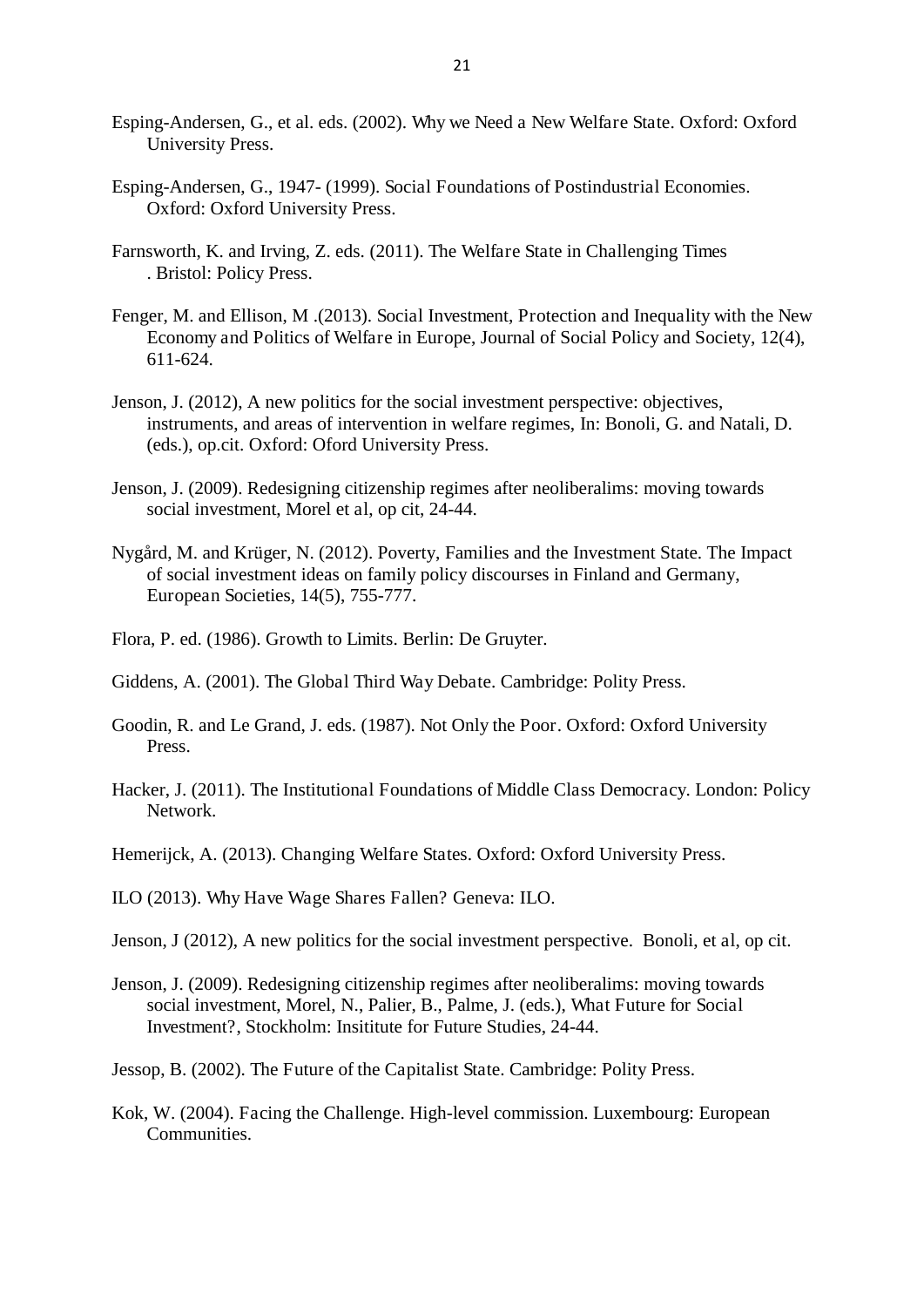- Korpi, W. and Palme, J. (2003). New politics and class politics in the context of austerity and globalization. APSR, 97, 425-446.
- Lewis, J. (2010). Gender and the development of welfare regimes. Gray, M. and Webb, S. eds. International Social Work. Los Angeles: Sage.
- Morel, N., Palier, B. and Palme, J. (2012). Towards a Social Investment Welfare State?: Bristol: Policy.
- Nolan, B. (2013). What use is 'social investment'?, JESP, 23(5), 459-468.
- Nygård, M. and Krüger, N. (2012). Poverty, Families and the Investment State, European Societies, 14(5), 755-777.
- OECD (2011) Divided We Stand, Paris: OECD.
- Offe, C. (1984). Contradictions of the Welfare State. London: Hutchinson.
- Palier, B. (2010). A Long Goodbye to Bismarck? Amsterdam: Amsterdam University Press.
- Pintelon, O., Cantillon, B., Van den Bosch, K., Whelan, C. (2013). The social stratification of social risks, JESP, 23(1), 52-67.
- Plümper, T., Troger, V. and Manow, P. (2005) Panel Data Analysis in Comparative Politics EJPR, 44 (2) p. 327-354.
- Rodrik, D. (1997). Has Globalization Gone Too Far? Washington: Institute of International Economics.
- Scharpf, F. and Schmidt, V. eds. (2000). Welfare and Work in the Open Economy. Oxford: Oxford University Press.
- Standing, G. (2011). The Precariat. London: Bloomsbury.
- Standing, G. (2009). Work After Globalization. Cheltenham: Edward Elgar.
- Stolper, W. and Samuelson, P. (1941). Protection and real wages. Review of Economic Studies, 9, 58-73.
- Titmuss, R. M. (1976). Essays on "the Welfare State. London: Allen & Unwin.
- Van Kersbergen, K. and Heemerijck, A. (2012). Two Decades of Change in Europe, JSP, 41(3), 475-492.
- Van Oorschot, W. (2006). 'Making the Difference in Social Europe. JESP, 16(1), 23-42.
- Vaalavuo, M. (2013). The redistributive Impact of 'Old' and 'New' Social Spending, JSP, 42(3), 513-539.